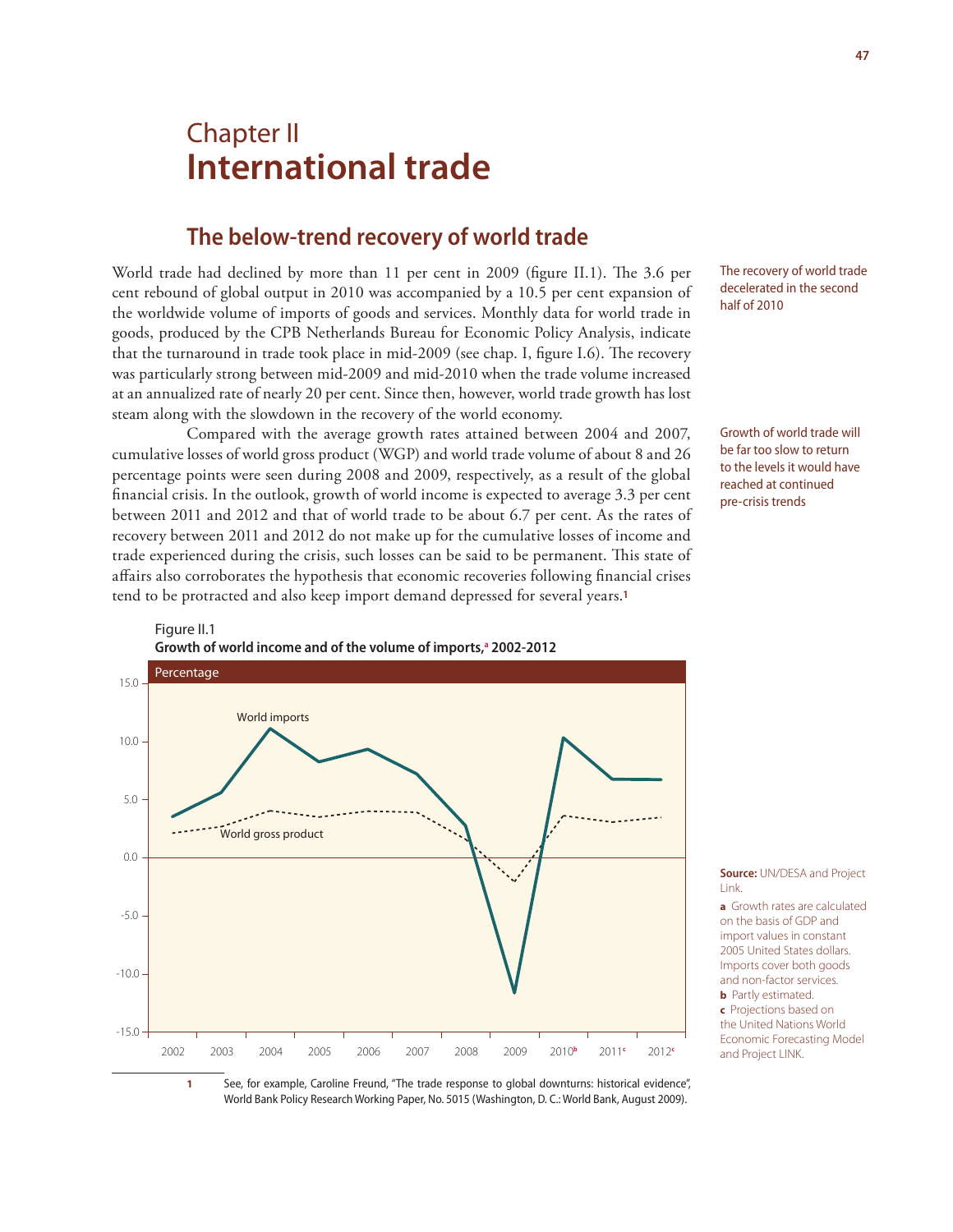Trends in the volume and dollar values of world trade have started to converge during 2010, a pattern that is expected to continue in the forecast period (figure II.2). In the pre-crisis years, the dollar value of world trade increased much faster than the volume, as a result, in particular, of steep rises in commodity and energy prices and the depreciation of the United States dollar during that period. During the crisis, collapsing commodity prices and an appreciation of the dollar caused a stronger decline in the value than in the volume of world trade. During the recovery, the rebound in commodity prices was initially not accompanied by renewed dollar depreciation. The latter trend returned from mid-2010, when upward pressure on commodity prices had weakened considerably. As a result, the rates of growth in the volume and value of trade have converged.

During the crisis, import demand for consumer durables and investment goods saw the sharpest decline and, by mid-2010, the demand for these goods was, on average, still about 20 per cent below trends (in other words, the level that would have been reached given continued pre-crisis trends). Trade in non-durable consumer goods was not affected as much, and the decline was short-lived. During 2010, international demand for these goods was back up to near pre-crisis levels. Demand for intermediate and primary commodities is still 10 per cent below pre-crisis trends.**<sup>2</sup>**

Across regions, the speed of the recovery of international trade remains uneven. Developing countries have been leading the recovery, in line with the stronger expansion of their economies. By September 2010, the trade volume of this group as a whole had already surpassed the pre-crisis peak of April 2008 by 7 per cent, owing in particular to strong trade growth in developing Asia. At the same time, trade by developed economies was still 9 per cent below the pre-crisis peak, with Europe's trade volume showing the largest gap,



Figure II.2 Growth of the volume and dollar values of world exports,<sup>a</sup> 2002-2012

**Source:** UN/DESA and Project Link.

**a** Growth rates are calculated on the basis of export values in constant 2005 prices and current United States dollars. Exports cover both goods and non-factor services. **b** Partly estimated. **c** Projections based on the United Nations World Economic Forecasting Model and Project LINK.

> **2** International Monetary Fund (IMF), *World Economic Outlook: Recovery, Risk, and Rebalancing*  (Washington, D. C.: IMF, October 2010).

…as well as across regions

Distinct patterns can be observed among different types of products…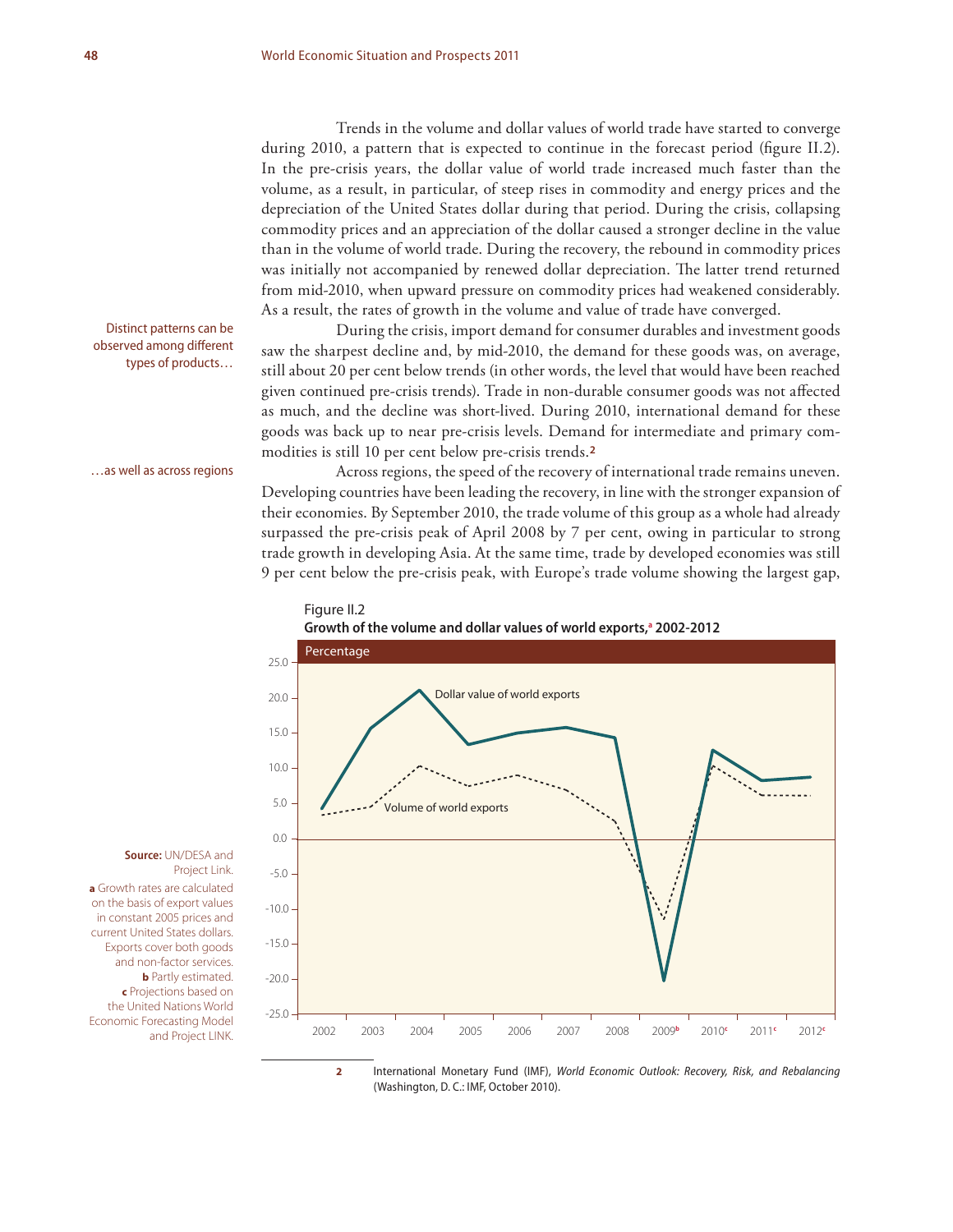at 11 per cent. As a result, the developing country share in global trade increased from about one third to more than 40 per cent between 2008 and 2010 (see annex tables A.16 and A.17 for annual figures per region).

# **Terms of trade of developing and transition economies**

Primary commodity prices have fluctuated strongly compared with prices of manufactures. As a result, countries specializing in exports of primary commodities and those with high shares of imports of energy, food and industrial raw materials have had large swings in their terms of trade. During 2010, the terms of trade of the fuel exporters and exporters of minerals and mining products improved significantly along with rebounding commodity prices, but stayed below the peaks reached in 2008 and 2007, respectively. Concomitantly, exporters of manufactures saw part of the gains in their terms of trade dissipate. In 2010, exporters of agricultural products experienced an increase in the unit prices of both their exports and imports but, on balance, saw a modest improvement in their terms of trade. The countries that are net food importers and that do not export oil or mining products on a significant scale suffered a slight deterioration in their terms of trade during 2010, continuing a longer trend (figure II.3a).

Trends across regions show similarly diverging patterns, depending on the predominant trade structures (figure II.3b). The economies in transition, Africa, Western Asia and Latin America and the Caribbean saw a significant rebound in their terms of trade, having suffered important losses in 2009 following trends in primary commodity prices. The predominantly manufactured exports in East and South Asia, in contrast, saw stagnant or slightly declining terms of trade in 2010, after a modest improvement during the global recession. Greater export diversification explains the mild fluctuations in the terms of trade among these economies. Similarly, developed countries saw little movement, on average, in their terms of trade.

Broadly, terms-of-trade indices moved back to 2007 levels. This may be seen as a correction of the exceptionally large spikes (upward and downward) in commodity prices during 2008, caused by the global crisis and exacerbated by large-scale financial speculation. The present levels seem to be more in line with the upward trend in primary commodity prices relative to those of manufactures that had set in in the late 1990s. This trend has been strongly influenced by the fast economic growth in the large economies in developing Asia, which has pushed down world market prices of manufactures through the vast expansion of the supply of a large range of low-priced industrial products and has pushed up demand for and prices of primary commodities.

Future trends remain uncertain, however, given the high degree of "financialization" of commodity markets and the influence on prices of speculative investments in commodity futures markets (see box II.1), as well as the uncertainties regarding the global economic recovery, as discussed in chapter I.

The large terms-of-trade fluctuations of the past few years have had measurable effects on national income and the balance of trade of many economies. Countries lacking the means (such as adequate foreign-exchange reserves or stabilization funds) to cope with swings of this magnitude tend to suffer adverse long-term growth consequences because of the macroeconomic volatility caused by these shocks. Table II.1 shows the income gains and losses caused by swings in the terms of trade (with all other things being equal) relative to the income of selected developing countries and economies in transition.

While primary commodityexporting countries benefited the most from the turnaround in the terms of trade, they also suffered from price falls during the crisis

Greater volatility affecting countries with a higher concentration in exports of primary commodities necessitates the preservation of adequate foreign-exchange reserves or stabilization funds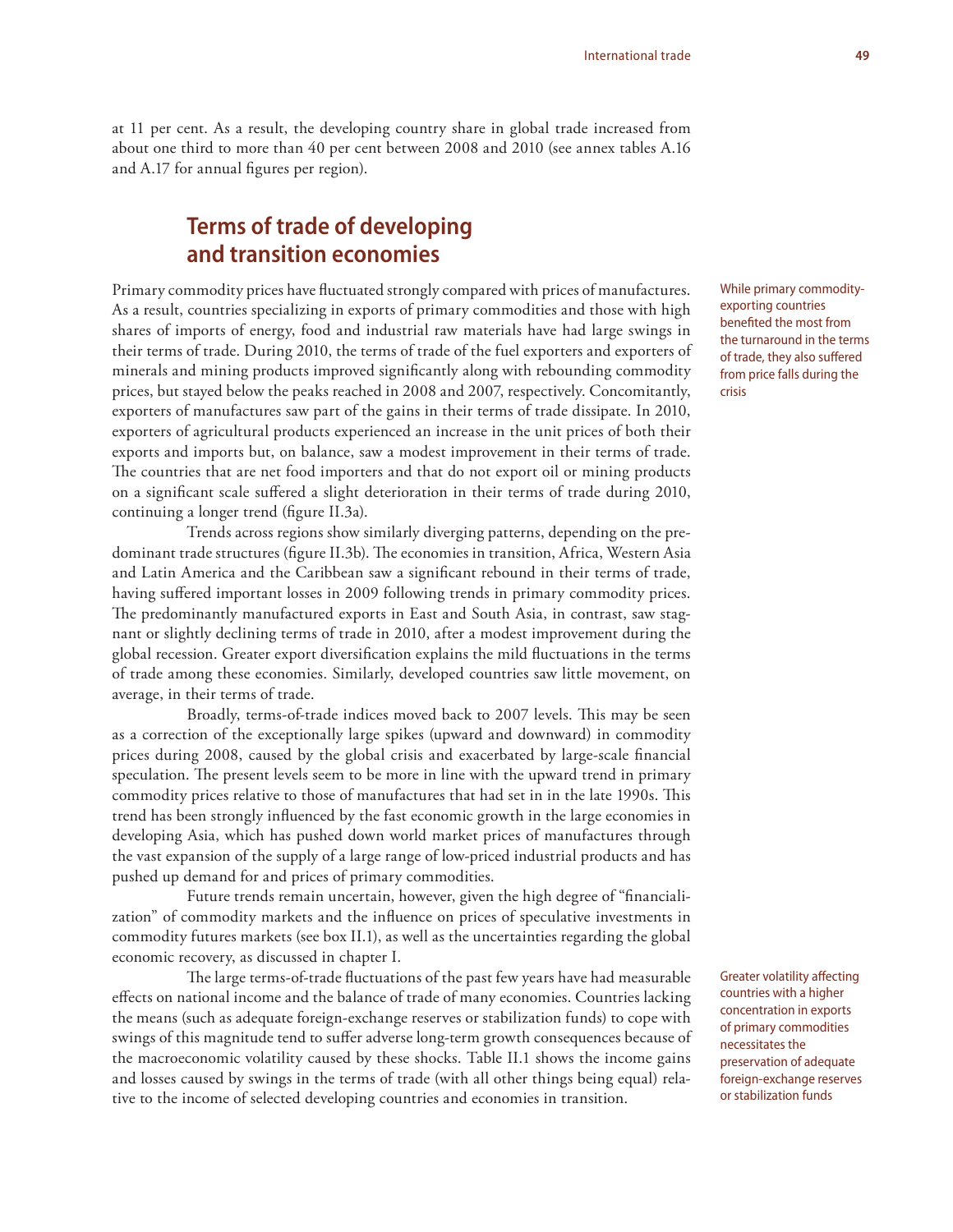Figure II.3a **Net barter terms of trade, selected developing and transition economies, by trade structure,a 2000-2010**



### Figure II.3b





**Sources:** UNCTAD secretariat calculations, based on UNCTADstat, United Nations Commodity Trade Statistics Database, United States Bureau of Labor Statistics, Japan Customs, IMF, International Financial Statistics database, and ECLAC, Balance of Payments Statistics database. **a** Grouped by product of export concentration. **b** Net food importers are food-deficit countries, excluding exporters of fuel, minerals and other mining products. **c** Partly estimated.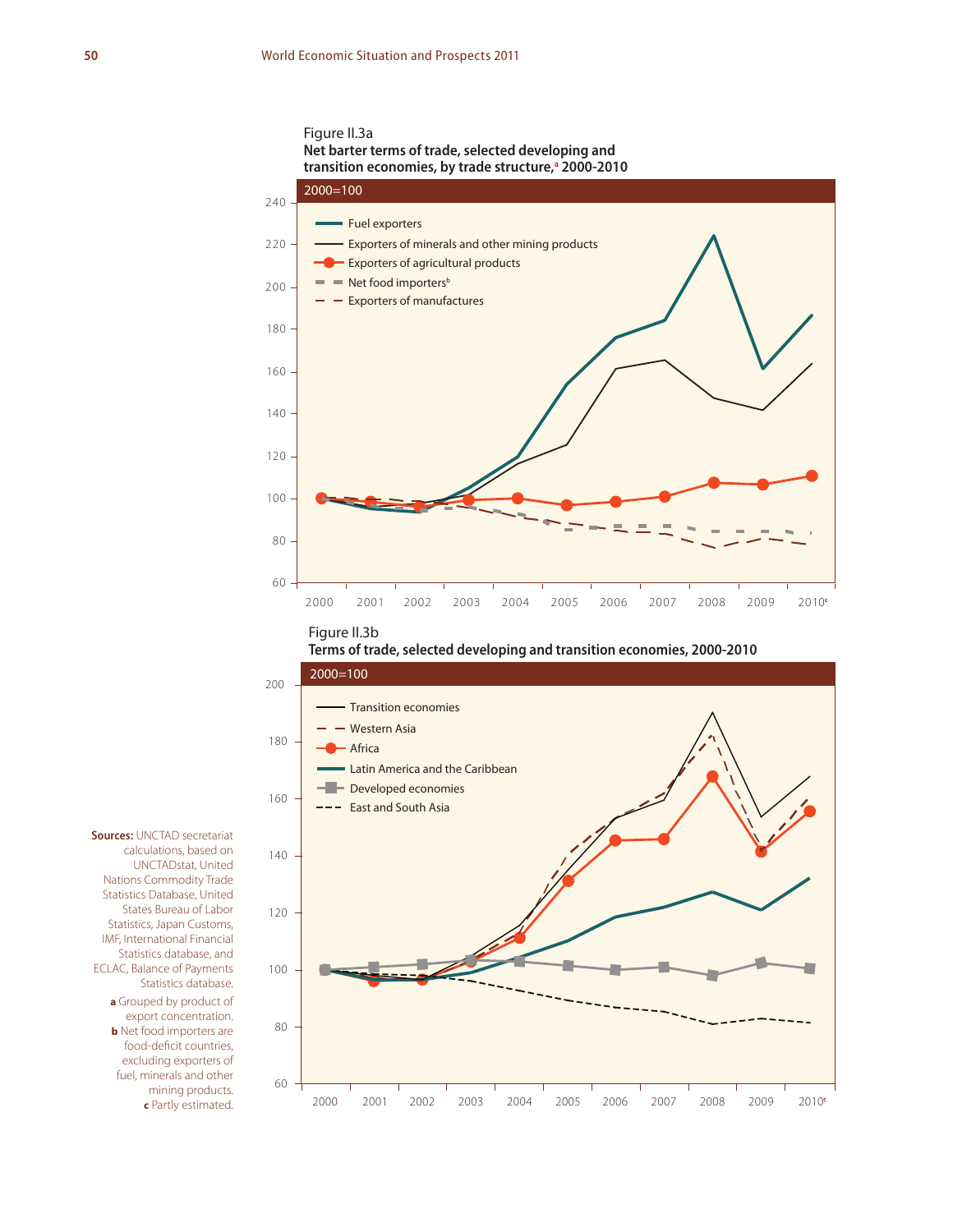#### Table II.1 **Income gains or losses from the terms of trade of selected developing and transition economies, by trade structure, 2002-2010**

| Percentage of GDP                               |           |        |         |        |
|-------------------------------------------------|-----------|--------|---------|--------|
|                                                 | 2002-2007 | 2008   | 2009    | 2010   |
| Exporters of manufactures                       | $-0.9$    | $-2.6$ | 18      | $-1.0$ |
| Fuel exporters                                  | 4.6       | 77     | $-10.5$ | 5.0    |
| Exporters of minerals and other mining products | 3.0       | $-44$  | $-1.0$  | 4.6    |
| Exporters of agricultural products              | 0.2       | 1.6    | -0.5    |        |

**Source:** UNCTAD secretariat calculations, based on UNCTADstat.

Exporters of minerals and other mining products, and above all fuel exporters, saw particularly large income effects because of changes in the terms of trade. This is the result not only of the large swings in their export prices but also of the high dependence of their economies on those products. More diversified economies, which generally also have a greater share of manufactured exports, typically suffer much less from terms-of-trade shocks.

The pattern of total trade shocks, which combines the fluctuations in the terms of trade and export demand, confirms the marked effect caused by price fluctuations alone (figure II.4).**3** Countries dependent upon exports of primary commodities experienced far greater trade shocks (positive or negative) than those with more diversified export structures or reliance on manufactured exports. Shocks of any significance among the latter are typically driven by fluctuations in import costs of energy and other raw materials, but show little volatility in export earnings and demand. Agriculture exporters are typically in the mid-range of fluctuations in both prices and demand.

# **Trends in primary commodity markets**

# Markets for non-oil commodities

The non-oil commodity sector is still reeling from the sharp slide of primary commodity prices that started in the second half of 2008. Prices progressively recovered during 2009, but receded, in dollar terms, during the second quarter of 2010 owing to the financial turmoil in Europe. In the second half of 2010, prices surged again (figure II.5) as a result of rising demand for commodities in emerging Asian economies, replenishment of industrial inventories in advanced countries, the depreciation of the United States dollar amidst greater exchange-rate volatility and increasing interest from financial investors in commodity markets (see box II.1). The influences of the last two factors are particularly worrisome as they signal greater uncertainty about future price dynamics for non-oil commodities.

Significant volatility remains in primary commodity markets amidst large exchangerate variations and greater financialization of trading

**<sup>3</sup>** The analysis in the following paragraphs is based on the world economic vulnerability framework of UN/DESA. Demand shocks are defined by the change in the volume of merchandise exports. Terms of trade shocks refer to the income gains or losses emanating from the change in export prices relative to that of import prices, as defined in figures II.3a-b, in any given year. The total trade shock is the sum of these two types of shocks. For further details of the related methodology, see the technical note available from [http://www.un.org/esa/policy/publications/wespwevm/](http://www.un.org/en/development/desa/policy/publications/wevm/monitor_note.pdf) [monitor\\_note.pdf.](http://www.un.org/en/development/desa/policy/publications/wevm/monitor_note.pdf)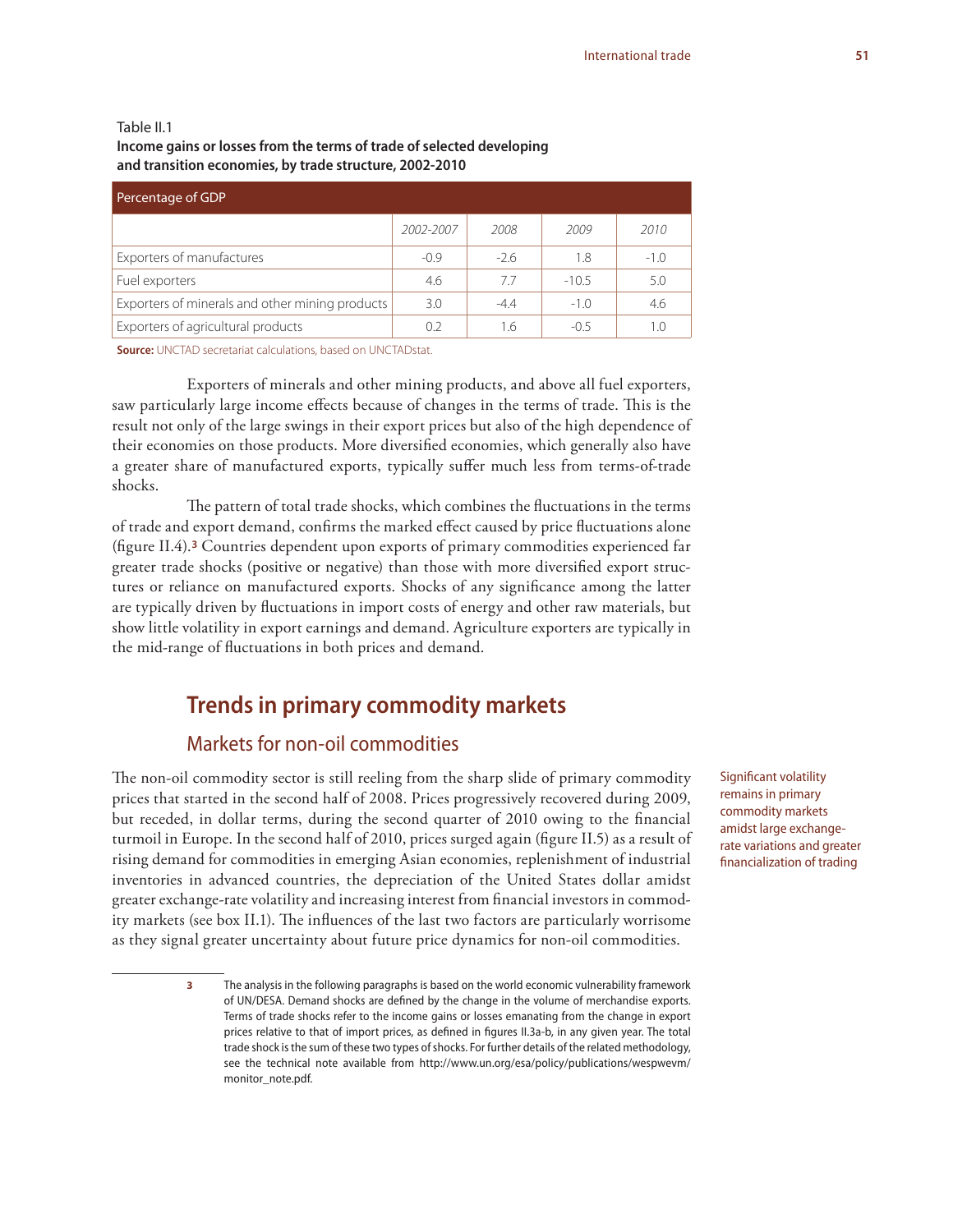

#### Figure II.4 **Trade shocks by export specialization, country groups, 2001-2010** *(percentage of group GDP)*

**Source:** UN/DESA, World Economic Vulnerability framework based on Comtrade and UNCTAD data, available from [http://www.un.org/esa/policy/](http://www.un.org/en/development/desa/policy/publications/wevm/monitor_note.pdf) [publications/wespwevm/monitor\\_note.pdf.](http://www.un.org/en/development/desa/policy/publications/wevm/monitor_note.pdf)

**Note:** Economies are considered "diversified" in terms of export structure if there is no major commodity category that makes up more than 40 per cent of the total. For manufactures, this limit is set at 50 per cent because of the great range of products falling into that category. Any concentration above these limits defines the specialization by type of commodity.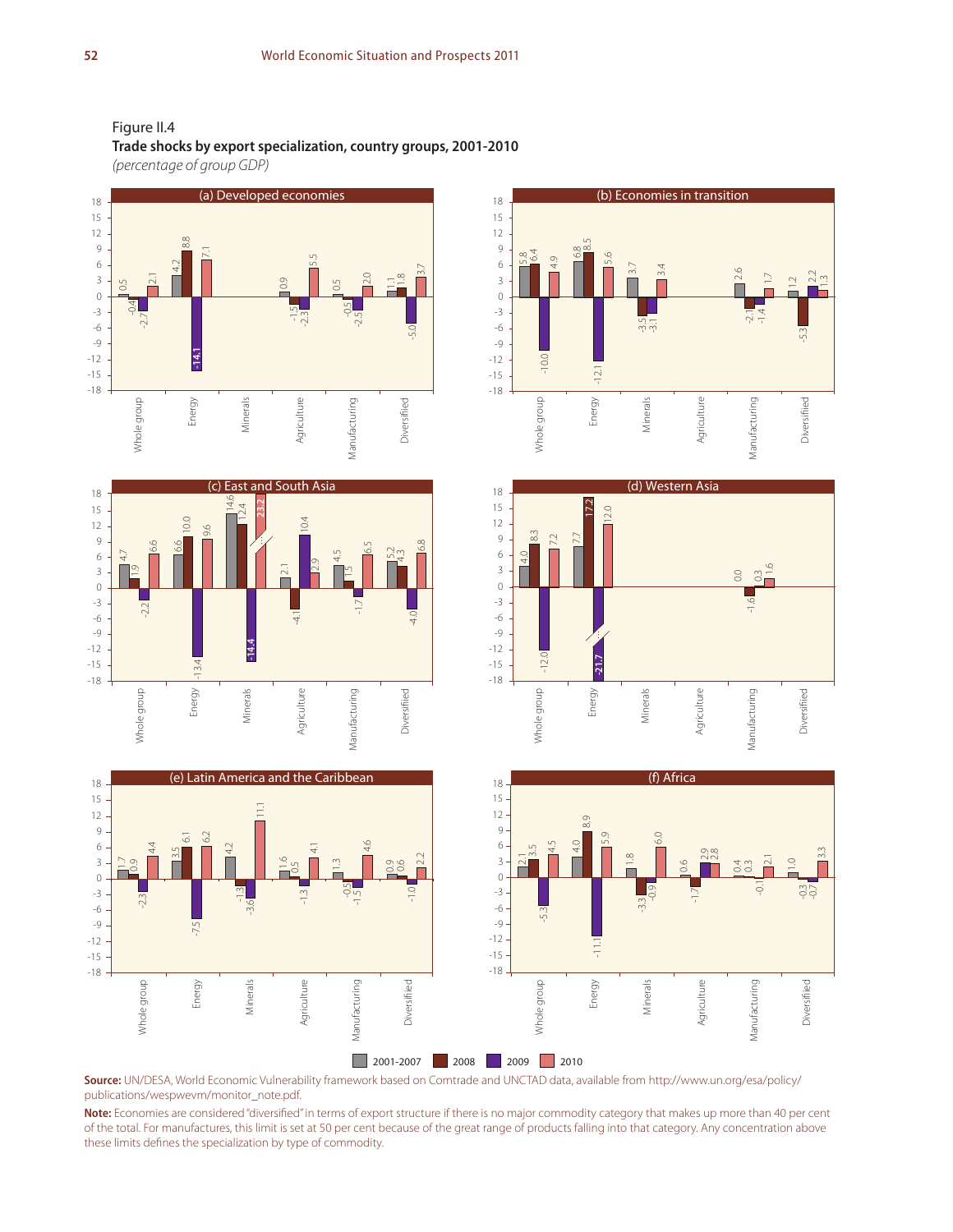Figure II.5 **Non-oil commodity price index, all groups, in dollar and SDR terms, January 2006-September 2010**



**Source:** UNCTADstat.

# **Box II.1**

#### **The financialization of commodity trading**

The traditional function of the commodity exchanges has been to facilitate price discovery and allow for the transfer of price risk from producers and consumers to other agents that are prepared to assume such risk. But these functions have become impaired by the growing "financialization of commodity trading". This term refers to the increasing role of financial motives, financial markets and financial actors in the operation of commodity markets. It is visible, for example, in the increased correlation between commodity and equity prices, as well as between commodity prices and the exchange rates of currencies important in carry trade (in particular, the dollar, the yen and the euro).**a**

Many financial investors enter commodity markets with the motive of diversifying their portfolios, their position-taking being typically unrelated to the fundamentals of supply and demand in commodity markets. They regard commodities merely as an alternative class of assets, next to equities, bonds and so forth. As a result, conditions in financial markets have been increasingly influencing commodity prices.

Financialization has had a number of adverse effects on commodity exchanges. First, it has led to greater volatility in commodity market prices. Second, it has caused shifts in price trends that are unrelated to the relative scarcity of primary commodities. Third, it has made hedging against commodity price risk more complex and expensive. For example, as the risk increases with greater price volatility, so do margin payments—the normally small payments made to clearing houses by suppliers and buyers of a commodity to cover the risk assumed by the clearing house. Fourth, increased margins owing to volatility and greater transaction costs owing to more complex trading have substantially reduced the affordability of price hedging for many developing country actors in the market.

Financial investors can choose from a range of instruments through which to invest in commodity markets. Index investment is one of the more popular ones. This type of investment tends to drive up commodity prices as it implies taking long positions; that is to say, positions that indicate an interest in buying commodities at a future date. At the same time, money managers (especially hedge fund managers) have become increasingly important players in commodity derivatives trading, particularly in the market for crude oil.**b** In contrast to index investors, money managers tend to have a shorter investment horizon and may alternate between taking long or short positions. Much **a** For further discussion, see, UNCTAD, *Trade and Development Report 2009: Responding to the global crisis; Climate change mitigation and development* (United Nations publication, Sales No. E.09.II.D.16), chap. 2.

**b** R.K. Kaufmann, "The role of market fundamentals and speculation in recent price changes for crude oil", *Energy Journal*, forthcoming.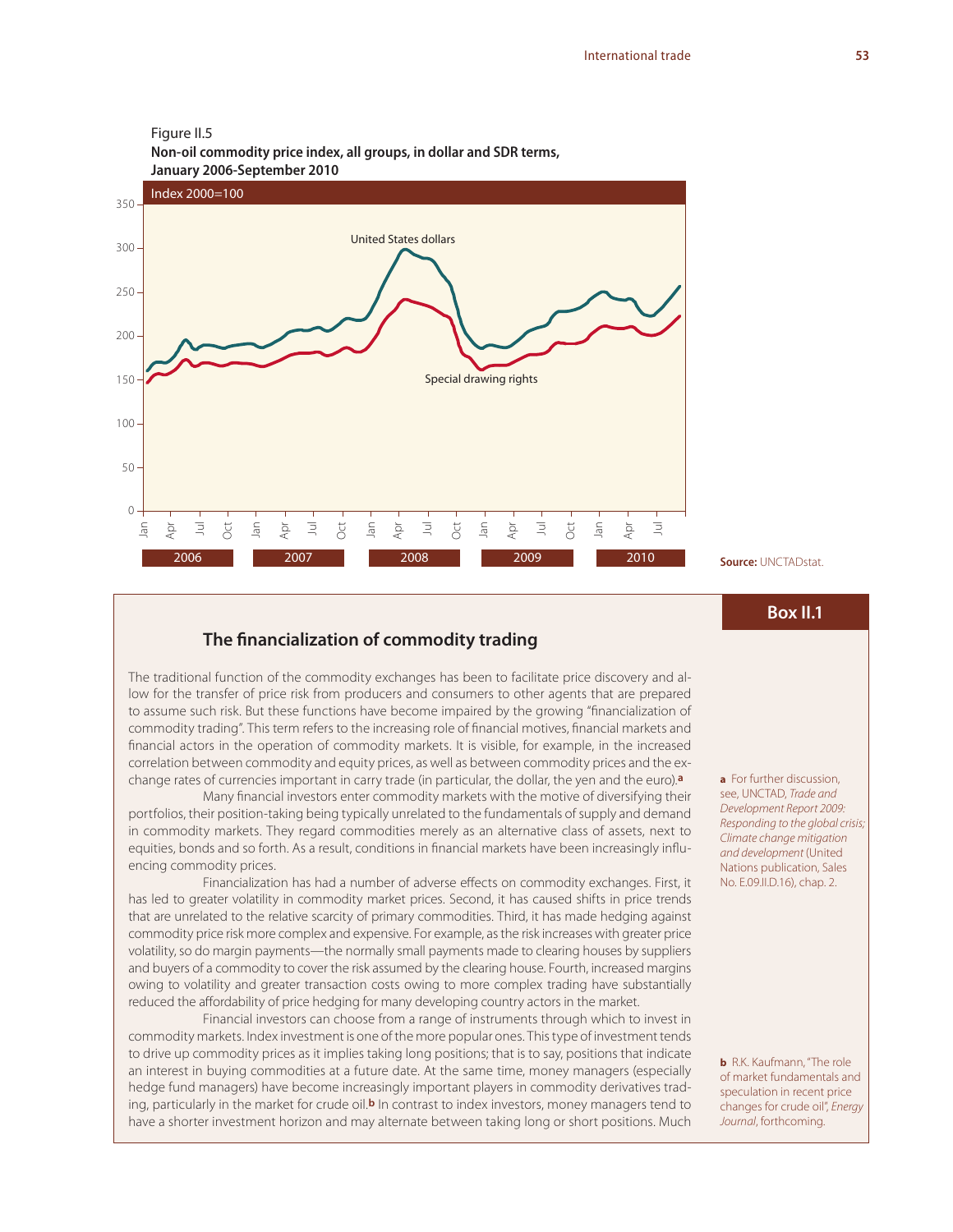## **Box II.1 (cont'd)**

**c** See, for example, A. Shleifer and R.W. Vishny, "The limits of arbitrage", *Journal of Finance*, vol. 52, No. 2, pp. 737-783; and Denis Gromb and Dimitri Vayanos, "The 'limits of arbitrage' agenda", available from http://www.voxeu.org/index. php?q=node/4841.

**d** Kei Tang and Wei Xiong, "Index investment and financialization of commodities", NBER Working Paper, No. 16385 (Cambridge, Massachusetts: National Bureau of Economic Research, September 2010).

**e** On both proposals, see Joachim von Braun and Maximo Torero, "Physical and virtual global food reserves to protect the poor and prevent market failure", IFPRI Policy Brief, No. 4 (Washington, D. C.: International Food Policy Research Institute, June); and M. Nissanke, "Mitigating the commodity-dependence trap in LDCs through global facilities", mimeo, School of Oriental and African Studies, University of London.

of this short-term position-taking relies on automatic trading, which is determined by pre-defined algorithms based on standardized trading strategies. These strategies combined tend to multiply responses in one particular direction, allowing such automatic trading to easily ignite self-reinforcing speculative bubbles.

In theory, arbitrage should help eliminate price changes that are not justified by changes in fundamentals. In practice, however, the overoptimism and overconfidence of market players affect the decision-making processes, forming expectations that prices will tend to move upwards indefinitively (as is typical of speculative financial markets). Moreover, there are limits to arbitrage for example, constraints on the risk-bearing capacity of rational arbitrageurs.**c** As risks increase with the degree of perceived under- or overpricing of commodities, individual arbitrageurs may lack the funds to hedge against large risks and will be outcompeted by financial investors who typically have less funding constraints. Given their increasingly dominant role, financial investors are enacting a substantial and often lasting impact on commodity prices.

Holding physical positions in commodities would be an alternative strategy to bet against perceived mispricing of commodities. However, taking physical hold of commodities would add significant transportation and storage costs. In addition, information asymmetries regarding quality, for instance, may drive up costs further. These factors are likely to discourage financial arbitrageurs from taking "physical" market positions.

While its growing importance is clear, it is nonetheless difficult to quantify the precise impact of financialization on price trends. This is in part because it is not easy to disentangle the impact of financial market developments on supply and demand conditions (since they may affect overall economic growth and, hence, commodity demand) from the more direct impact of financial market conditions on commodity prices through speculative behaviour. It is also difficult because financial speculation is intrinsically unpredictable. One prominent recent empirical study that made a respectable attempt to disentangle the impacts of fundamental and financial factors has refuted the notion that the growing demand for commodities from emerging economies was the main driver of the commodity price hike in 2006–2008 and supported the hypothesis that financialization was at least equally as important.**d**

Containing the influence of financialization on commodity price volatility is equally challenging. Some action is under way, however, including through stricter regulation. Debates on measures in other areas are ongoing.

It is widely recognized that much of the commodity trading activities of financial investors is not recorded. Scheduled changes in financial regulation in both the United States of America and the European Union should help to address this deficiency and improve transparency in commodity exchanges. The question remains whether over-the-counter (OTC) trading will also be subject to the regulated exchanges. Difficulties herein are exemplified by the divergence in the views of regulators and industry representatives regarding which market players can be identified as swap dealers in order to subject them to the new regulation. It is hoped that in the United States, regulation of commodity trading will become stricter through the application of upper limits on the positions that can be taken in energy and agricultural commodity trading across futures markets and equivalent OTC markets, as mandated by the Wall Street Reform and Consumer Protection Act.

Beyond tighter regulation, new commodity price stabilization schemes have been proposed. These include, for instance, the creation of a virtual reserve and intervention mechanism that would intercede in the futures markets if market prices differed significantly from the estimated dynamic price band based on market fundamentals. In addition, a multitier transaction tax system for commodity derivatives markets has been proposed. Under this scheme, transaction tax surcharges of increasing scale would be levied as soon as prices start to move beyond the price band defined either on the basis of commodity market fundamentals **e** or on the basis of the observed degree of correlation between the price changes of equities, currencies and commodities. Both proposals deserve due consideration, even though putting them into practice appears to be difficult both for administrative reasons and because they face strong opposition from vested interests in the industry.

Mitigating the adverse effects of financialization in commodity trading would seem imperative, but more research is needed into the kinds of measures that would be the most effective to this end. The Government of France has placed both commodity price and exchange-rate stabilization priorities in the agenda for the Group of Twenty (G20) meeting to take place in 2011 under its presidency. Political recognition of the problem thus exists, but workable options are urgently needed.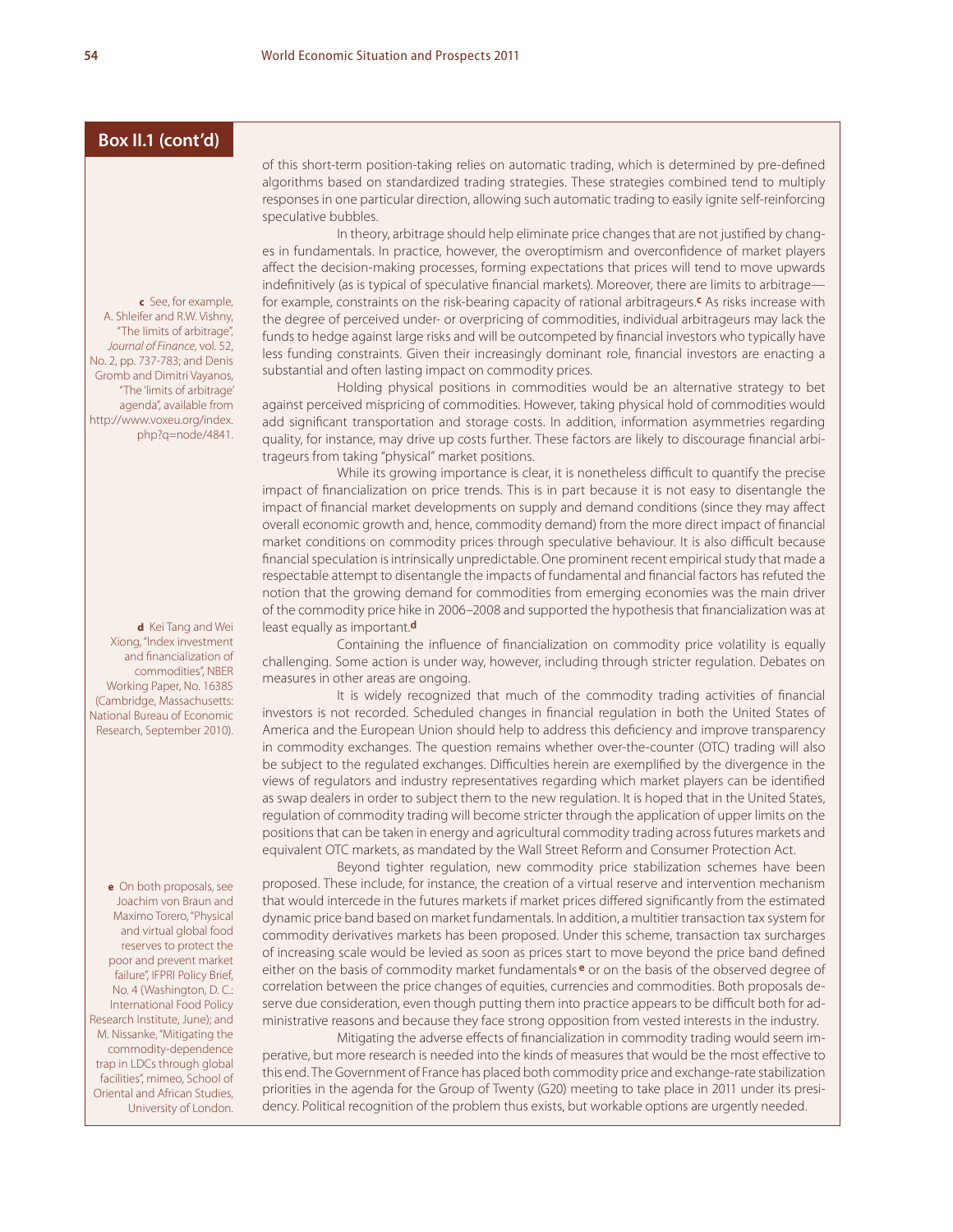# Agricultural commodities

During 2009 and up until the third quarter of 2010, the price of agricultural commodities fluctuated around an upward trend (figure II.6). The trend reflected rising global demand, while the volatility around the trend resulted from commodity-specific supply shortfalls caused by adverse climatic conditions, policy measures in some countries to restrict exports of commodities in short supply, and speculative behaviour.

Specifically, *wheat* prices reached a two-year high in September 2010, owing to adverse weather conditions in major producing and exporting countries (Argentina, Canada, France, Germany, Pakistan and countries in the Black Sea region). The emerging supply shortage was only partly offset by robust harvests in Brazil. Preliminary United Nations Conference on Trade and Development (UNCTAD) estimates, based on data from the International Grains Council, show that the stock-to-use ratio for total grains was about 20 per cent in 2009-2010, while for wheat it stood at 28 per cent in 2010, compared with 17 per cent and 20 per cent, respectively, during the food crisis of 2007 and 2008. Thus, grain prices, in general, and wheat prices, in particular, are not likely to increase sharply again in the near term.

Meanwhile, the prices of *rice*, *corn* and *sugar* followed a downward trend during the first half of 2010, although they are still higher than the average for the decade. More recently, however, price trends reversed slightly owing to a variety of factors, including adverse weather conditions in major Asian rice-producing countries, growing world demand for corn amidst concerns about the sufficiency of yields in corn fields in the United States of America, increased interest in biofuels as the rise in oil prices resumes, and higher world demand for refined sugar in a context of stocks' approaching critically low levels.

#### Figure II.6 **Price indices of selected agricultural commodities, current United States dollars, January 2006-September 2010**



Adverse climatic conditions and export bans pushed up the prices of several agricultural commodities amidst increased speculative behaviour

**Source:** UNCTADstat.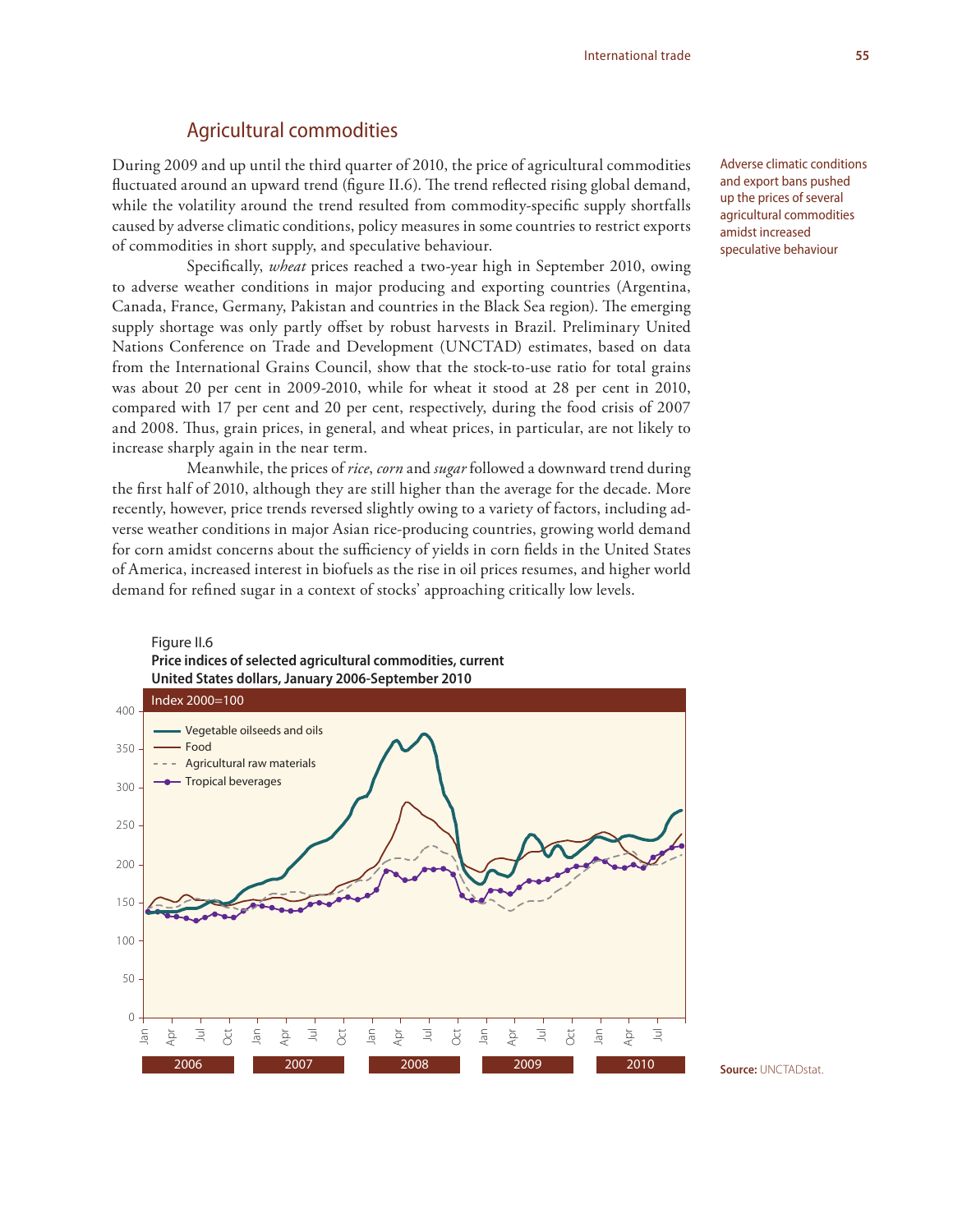Over the 15 months up to July 2010, the index for *oilseeds* and *vegetable oils* remained more or less flat, after spiking to record highs during the 2007-2008 food crisis. From mid-2010, prices started to rise again (figure II.6). Prices of soybeans, soybean oil and palm oil recovered following fears of tightening supplies owing to droughts in South America and delayed planting for the production of soybean oil in the United States. This upward trend in prices is expected to moderate as soybean production has resumed in Argentina, Brazil and the United States.

Developments in food prices will continue to be influenced by further diversion of land use for biofuel production, encouraged by government subsidies.**4** Brazil, China, the European Union (EU), India and the United States have all set targets to increase the production and use of biofuels. Considering that biofuel production is competitive above the threshold price of fossil fuels (in Europe, for instance, this threshold stands at about \$70 per barrel (pb) of oil), future prices of food crops that could alternatively be useful for biofuel production would remain linked to the evolution of oil prices. In addition, increased demand for production inputs has led to increased world prices for other food crops.

Weather-induced factors affected supply and price trends of *tropical beverages*  in 2010. Coffee prices steadily increased over the first nine months of 2010 as world coffee production decreased by about 6.6 per cent in 2009/2010 owing to the fall in output in several major producing countries (such as Brazil, Colombia and Viet Nam) as a result of bad weather conditions. If demand for coffee increases at existing trend rates, stocks of the commodity will continue to fall to critical levels, particularly for the highest grades of Arabica, thereby exerting additional upward pressure on prices.

Cocoa prices peaked at \$1.60 per pound in January 2010, mainly owing to supply deficits. Prices dipped to a three-month low of \$1.39 per pound in August 2010, however, but rallied again for three months following the speculative behaviour of a hedge fund which had bought a stake in cocoa beans equivalent to about 7 per cent of the global supply. Prices have since fallen and are likely to remain subdued in the coming year based on reports of improved cocoa harvests in Côte d'Ivoire and Ghana and despite concerns over the potential impact of black pod disease in West Africa.

The price index of *agricultural raw materials* rose steadily from 139 in March 2009 to 212 in September 2010 on the back of strong world demand. Commodity-specific factors affected rubber prices, which rose because of a forecast fall in world production following adverse weather in the main producing countries. Cotton prices reached historic peaks as a significant drop in world cotton production was recorded in 2009/2010, while demand for fibres from Asian emerging economies increased sharply. As stocks will remain low, prices are likely to remain high.

Looking ahead, price developments for agricultural commodities are uncertain as they are largely influenced by weather-induced supply shocks and the speed of stock depletion, which depends on the strength of demand in a context of uncertainty about the global recovery. For food items, additional sources of uncertainty lie in the possible implementation of national trade policies such as export bans, and the scope for greater demand for biofuels which, in turn, is influenced by uncertain trends in crude oil prices.

Developments in food prices will continue to be influenced by further diversion of land use for biofuel production

**<sup>4</sup>** See "The future energy matrix and renewable energy: implications for energy and food security" (TD/B/C.1/MEM.2/8).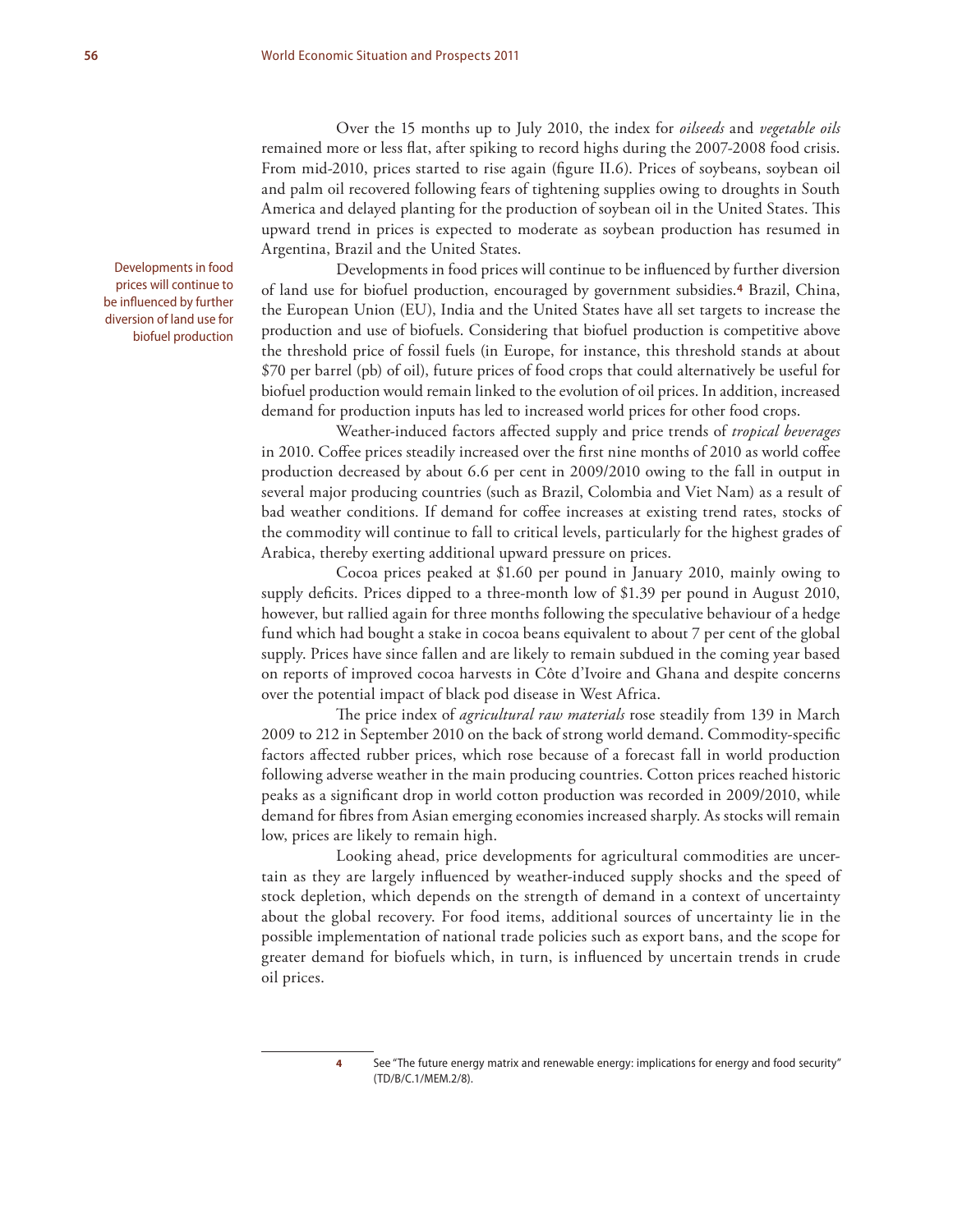# Minerals and metals

The price index of *minerals*, *ores* and *metals* increased sharply from early 2009 onwards (figure II.7) in response to the stronger-than-expected recovery in emerging economies, coupled with decreasing inventories. The largest price gains were posted for copper, lead and zinc. Further increases in metal prices would depend on the growth prospects of large, metal-intense economies, such as China, Brazil, India and the Russian Federation. If current demand trends prevail, prices are expected to remain high over the short-to-medium term.

Copper prices reached historic highs in the months prior to the global financial crisis, fell by about two thirds in the following few months, but have started to rise again since early 2009 owing to a combination of stronger-than-expected industrial production worldwide and strikes in key copper mines in Chile. By end-2010, it is estimated that the world copper price will have returned to its pre-crisis peak.**5** Zinc prices were on a decline in the years before the global financial crisis, but reversed trend from early 2009 and had effectively doubled by the end of 2010, pushed by global demand. Tin prices reached historic highs in the early months of 2008 but had fallen by half by early 2009; they have since recovered to nearly pre-crisis levels, however. The rebound was underpinned by a combination of a drop in production in Indonesia and increased demand from China's electronic sector. The price of gold continued to soar, surging to an average price of \$1,180 per troy ounce during the first nine months of 2010, at times reaching levels above \$1,400. An estimated 8.5 per cent fall in world supply during 2010, plus sustained increases in demand by the jewellery (15.5 per cent) and the electronic (21 per cent) sectors, combined with its character as a safe portfolio investment in times of uncertainty, contributed to

#### The rebound of industrial activity in emerging economies boosted prices of minerals and metals





**Source:** UNCTADstat.

**5** United Nations Conference on Trade and Development (UNCTAD) and International Copper Study Group (ICSG) statistics, October 2010.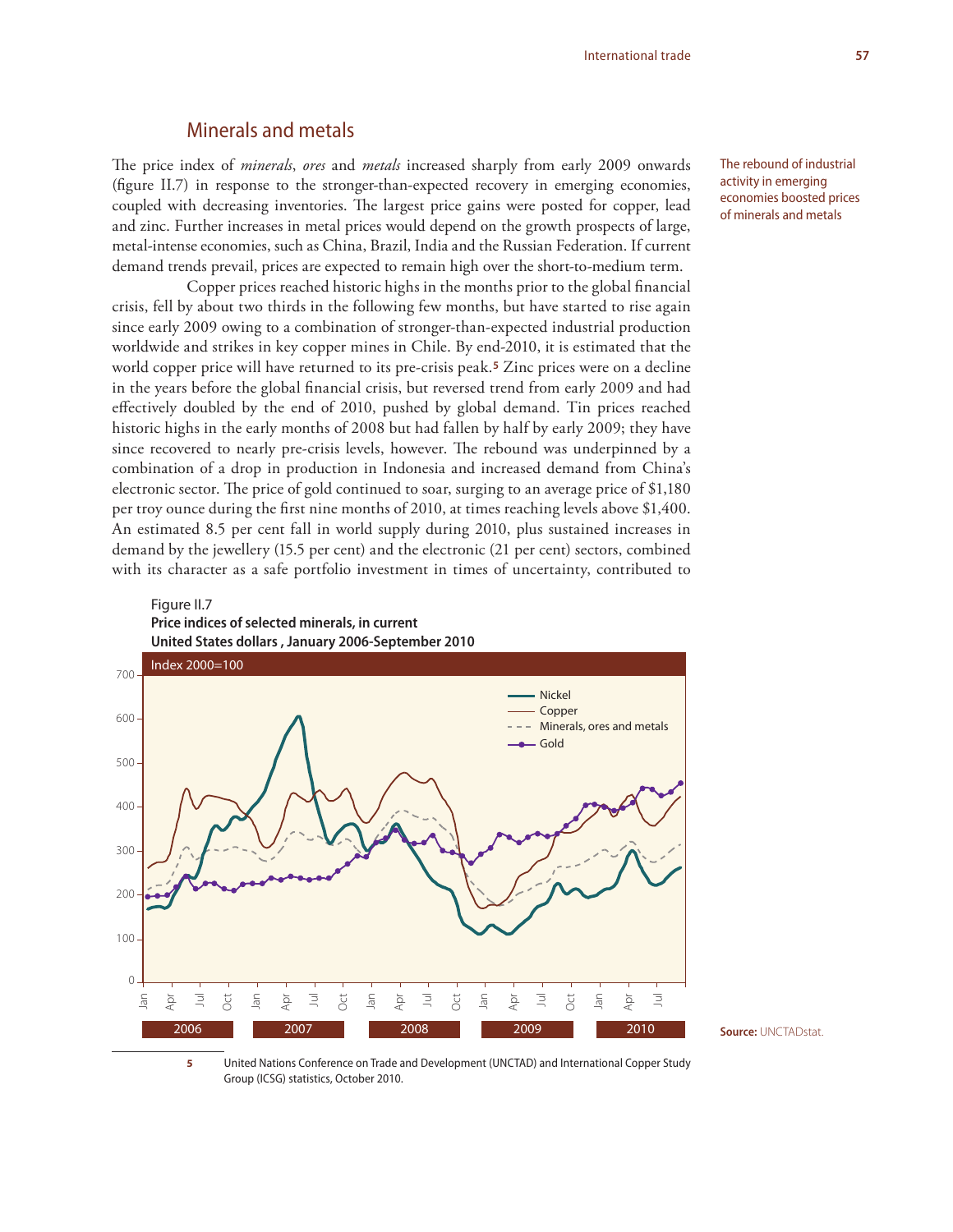the surge in gold prices. Because of the uncertainty inherent in each of these factors, the outlook for gold remains uncertain in the medium run. In the short run, however, the price is likely to remain high.

The partial recovery of the world economy, boosted by the robust, albeit moderating, growth of the major emerging economies, is likely to support a slight upward trend in the prices of basic and precious metals and minerals. This may continue in the medium term, with further price increases being fed by expected declines in productivity of existing mines and concerns over the environmental impact of metal smelting that may weaken the capacity of supply to respond to increases and shifts in demand. While sluggish supply conditions could attract investments in new mines, the impact on supply would be felt only in the medium-to-long run, considering the lengthy gestation periods of typically more than 10 years for investments to mature in base and precious metal mines.

## The oil market

Oil demand mirrored trends in global economic growth. During the crisis, demand fell from 86.0 million barrels per day (mbd) in 2008 to 84.7 mbd in 2009.**6** With the global economic recovery, oil demand is estimated to have picked up again, to reach 86.6 mbd in 2010.

These headline figures for oil demand mask marked differences in the driving forces behind global oil demand. Demand in Organization for Economic Cooperation and Development (OECD) countries, which makes up 54 per cent of global demand, fell by 4.6 per cent in 2009, but increased only modestly, by 0.4 per cent, in 2010. The non-OECD economies, in contrast, registered an increase in oil demand of 2.3 per cent in 2009, which strengthened to 4.3 per cent in 2010.

On the supply side, the Organization of the Petroleum Exporting Countries (OPEC) announced significant cuts in its production quotas in 2008 in response to the emerging global crisis. Initially, the compliance rate with the new quota was high and the total supply of oil by OPEC member States fell from 31.2 mbd in 2008 to 28.7 mbd in 2009. Increasing crude prices and greater needs for revenues eventually eroded compliance with the reduced production quota. As a result, OPEC output increased somewhat to 29.0 mbd in the second quarter of 2010. Nevertheless, spare capacity in OPEC remained at a relatively high level of almost 17.3 per cent of potential.

Oil supply by non-OPEC countries remained flat, at 50.9 mbd, during the trough of the economic crisis in 2008 and 2009. By the second quarter of 2010, non-OPEC output had increased to 52.6 mbd. The increase came mainly from fuel-exporting developing countries. Oil production in OECD countries remained virtually unchanged, with that in North America increasing modestly to offset a continued decline in European output.

As further evidence of a well-provisioned market, total stocks of oil in OECD countries remained at relatively high levels, falling only modestly from 96 days of forward demand coverage in the second quarter of 2009 to 95 days in the second quarter of 2010.**<sup>7</sup>**

Oil prices rebounded from their 2009 levels as expectations regarding an accelerating global economic recovery carried over into 2010, though only briefly. Supported by exceptionally cold weather in the northern hemisphere, oil prices reached a 15-month high of \$80.67 pb in January 2010, a jump of 15.0 per cent from the low in December of the previous year. However, prices subsequently reversed course and fell by almost 14.0 per

Oil demand picked up owing to acceleration in the growth of major non-OECD economies

> OPEC and non-OPEC countries increased their production

**<sup>6</sup>** Data for demand and supply are provided by the International Energy Agency.

**<sup>7</sup>** These figures refer to inventories of both industries and governments.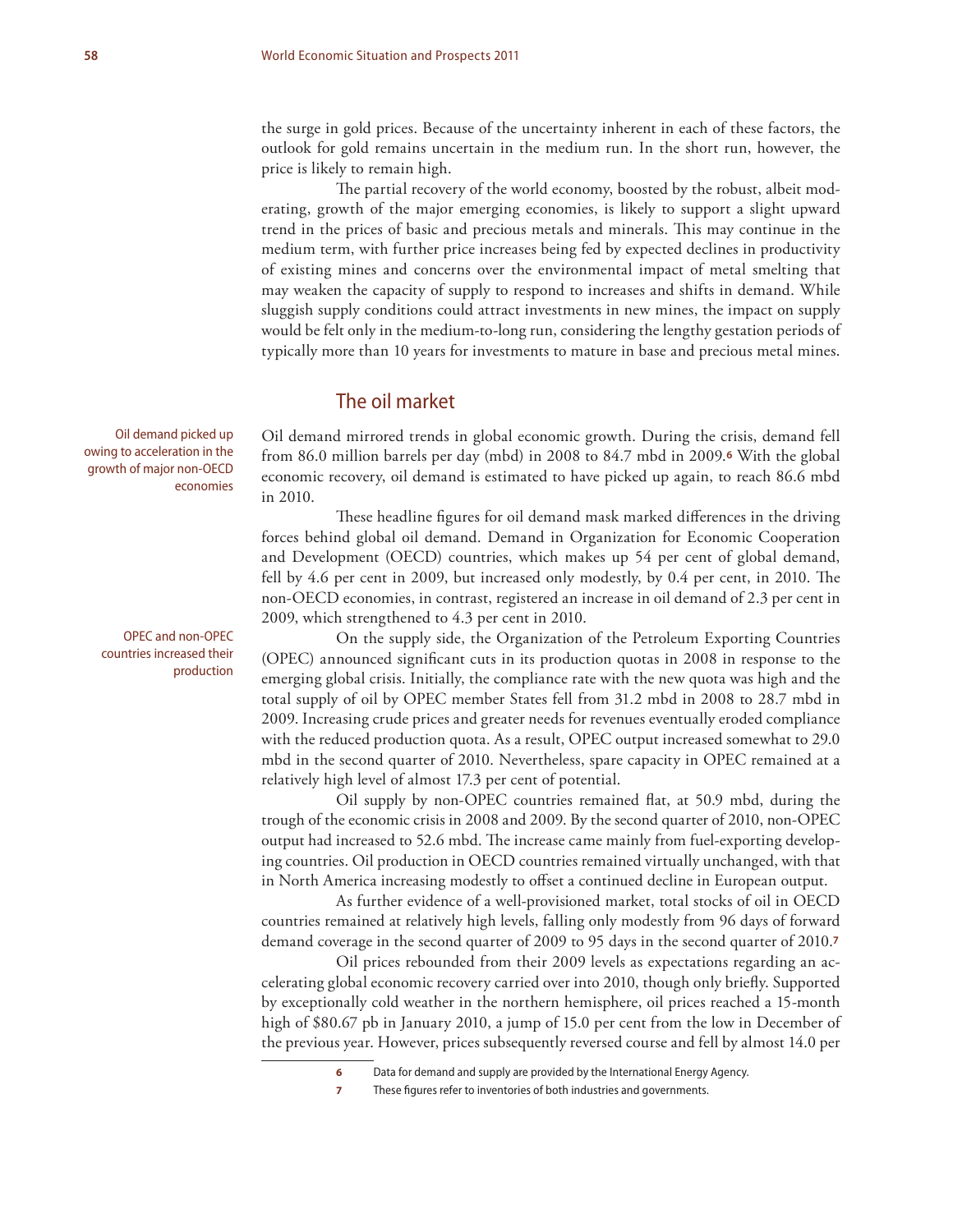cent, to \$69.50 pb, in early February in view of concerns about possible slower economic growth as a consequence of the potential fallout from fiscal instability in the euro area as well as fears of a premature withdrawal of fiscal stimulus policies.

From February onwards, however, oil prices were back on an upward trend, peaking at \$88.09 pb in early May. A number of factors underpinned this turnaround. Global equity markets boomed based on perceived expectations of a continued global economic recovery and the strong rebound in emerging market economies, which created a generally more positive outlook for oil demand. This, in turn, also helped support a tighter market for gasoline in anticipation of stronger demand in the summer months. In a second-round effect, the resulting higher crack spreads fed back into rising crude demand and crude prices. In the geopolitical sphere, increasing political tensions in some major suppliers, such as the Islamic Republic of Iran and Iraq, intensified fears of possible supply disruptions.

But oil prices subsequently declined by more than 23.0 per cent in less than a month, to \$67.61 pb at the end of May, resulting from continued instability in financial markets triggered by the Greek debt crisis. The downward spiral came to a halt as EU Governments showed support for the public debt of member States. Subsequently, prices crept higher with the continued recovery of equity markets, the threat of supply disruptions from the hurricane season and a weakening dollar. However, after reaching a high of \$85.28 pb in early August, prices again receded in tandem with equity markets following weak job numbers in the United States and general doubts about the strength of the global economic recovery.

In the outlook, global oil demand is assumed to increase by 1.5 per cent in 2011, to 87.8 mbd, stoked by a jump in demand from non-OECD countries by 3.7 per cent. Demand from China and India will continue to provide the bulk of the expansion in the market and is projected to increase by 4.3 per cent and 3.1 per cent, respectively. In these economies, efforts to increase energy efficiency are outweighed by the effects of continued subsidies of fuel prices as well as the impact of strong economic growth. In contrast, OECD demand will register a modest decline of 0.2 mbd owing to economic weakness and further efficiency gains, as well as the ongoing substitution of conventional fuel with ethanol and biofuels. On the financial side of the oil market, the continued environment of low interest rates creates both the liquidity and the motivation for seeking higher yields that will preserve interest in crude oil as an investment asset (see box II.1 above).

On the supply side, non-OPEC countries are expected to post an increase in output of 0.6 per cent in 2011, to 52.9 mbd, driven by non-OECD producers such as Azerbaijan, Brazil, Colombia and Ghana. However, OECD producers, which provide about 35.0 per cent of non-OPEC output, will see their production fall by 1.6 per cent in 2011, to 18.4 mbd. The bulk of this decline will be the result of maturing oil fields in Europe. In the United States, the explosion of the Deepwater Horizon drilling rig in April 2010 has had only a limited effect on total national output. The main output risks pertain to future projects that depend on the evolving regulatory environment.

For 2011, oil prices are assumed to average \$75 pb in a market characterized by ample spare capacity among OPEC producers, eroding quota compliance by OPEC members as well as relatively high levels of inventories. While continued solid demand expansion in markets such as China and India will provide support to crude prices, the fading of stimulus measures in developed markets and limited potential for any additional such initiatives in light of growing fiscal constraints will constitute a significant offsetting demand factor. In parallel, financial investors are expected to tread rather cautiously.

Unless the dollar depreciates markedly, no further significant increase of oil prices is expected in the outlook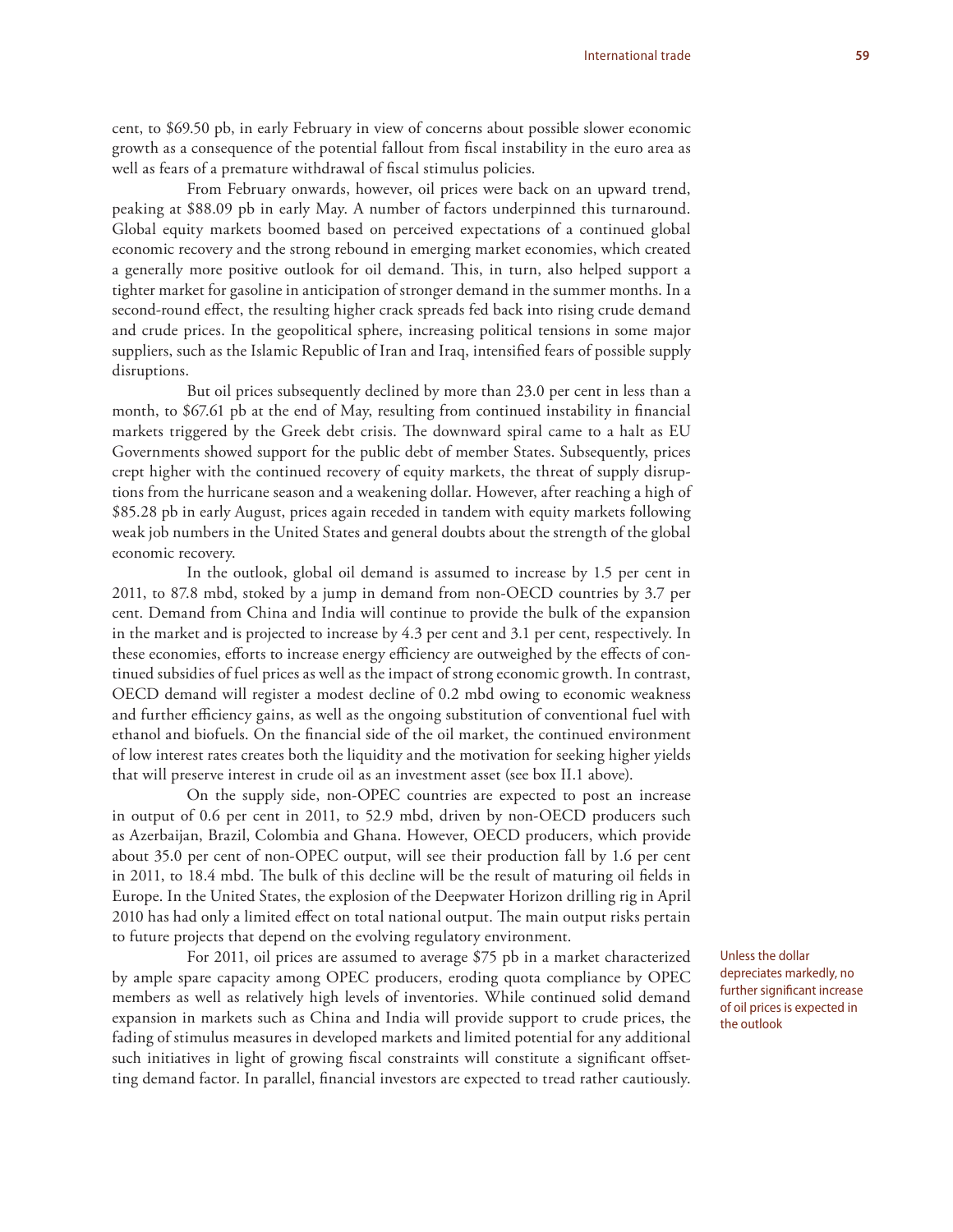Consequently, upward pressure on crude prices resulting from these forces will likely be limited as well.

This outlook is subject to significant uncertainty, however. Weaker-thanexpected economic activity would also create significant downward pressure on oil prices. Possible sources for such economic weakening include a premature tightening of monetary policy and a more pronounced slowdown of the Chinese economy. Conversely, a number of geopolitical factors could lead to an unexpected jump in oil prices. In particular, a further rise in international tensions regarding the Islamic Republic of Iran's nuclear programme could also affect expected or actual oil supply. In addition, more pronounced swings in the value of the dollar would have a significant impact on oil price volatility.

# **Trade in services**

World trade in services has been severely hit by the financial and economic crisis. It is presumed to have recovered during 2010, but insufficient data were available at the end of the year to confirm this. UNCTAD data indicate that the value of international trade in services fell by 12 per cent in 2009, a significant drop, but less than the 23 per cent decline in merchandise trade during the same year. The weaker downturn in services trade during the global crisis could reflect a lesser dependence on intermediate inputs as much as a lesser reliance on trade finance of certain services sectors like communications.

During 2009, international trade in services decreased by 13 per cent in developed countries, by 10 per cent in developing countries and by 17 per cent in the economies in transition (figure II.8). The worst performance of the economies in transition reflects a greater contraction in all services sectors, but especially those related to construction, travel and transportation.



Trade in services was more resilient than trade in goods, although some sub-categories within this group were badly hit in 2009

**Source:** UNCTAD Secretariat calculations, based on UNCTADstat.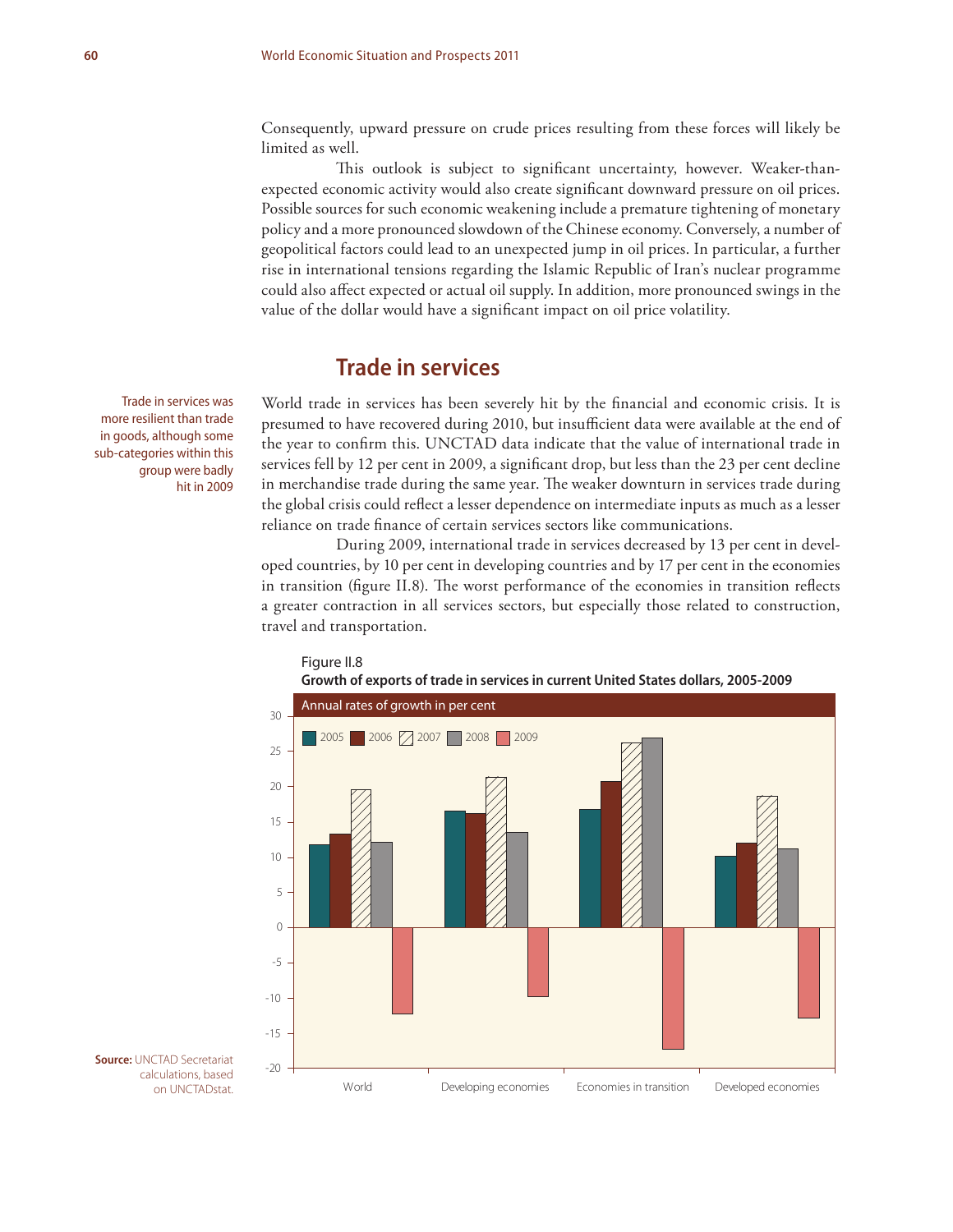Disaggregated data for 198 countries reveal that all types of services trade, with the exception of two, faced negative growth in 2009 (table II.2). Trade in computer and information services increased by 3 per cent and services earning royalties and licence fees expanded by 19 per cent. The largest drop was in the construction services sector, which shrank by 20 per cent, followed by financial services, which contracted by 16 per cent. Travel and transportation services, which account for about half of world trade in services, also suffered heavily from the global crisis and declined by 16 per cent and 9 per cent, respectively.

A large share of trade in manufactured goods is shipped around the world through container ships. The annual UNCTAD Liner Shipping Connectivity Index (LSCI)**8** indicates that the average maximum vessel size per country has seen a continuous increase since July 2010 (figure II.9), and was 7 per cent higher than the year before and more than 20 per cent higher than it had been in July 2008. While ship sizes have increased, the number of companies providing services has decreased. The average number of shipping companies per country dropped by one fifth, from 21.8 in 2004 to 17.6 in 2010. The increased concentration in the shipping industry is also visible in the fact that, in 2010, 41 countries were receiving ships from only four companies or fewer, an increase of 25 per cent over 2004. Mergers and acquisitions have led to less competition in the market and are of particular concern to countries with lower trade volumes, which have seen visible increases in unit costs. In contrast, the number of ships, and especially their total twenty-foot equivalent unit (TEU) carrying capacity, rebounded in 2010, as China—the country with the highest LSCI—expanded notably. In July 2010, the number of ships that included a Chinese port in their liner shipping route was 13 per cent higher year on year, while their TEUs registered an increase of 17 per cent.

Of the top 10 developing country providers of international services, the Republic of Korea felt the greatest impact from the crisis (table II.3). The poor performance

| Category                                    | 2006           | 2007 | 2008          | 2009  |
|---------------------------------------------|----------------|------|---------------|-------|
| Communication services                      | 13             | 10   | 13            | $-4$  |
| Computer and information services           | 36             | 29   | 18            | 3     |
| Construction services                       | 11             | 13   | 24            | $-20$ |
| Financial services                          | 8              | 27   | 25            | $-16$ |
| Government services                         | $\overline{4}$ | 6    | 7             | -8    |
| Insurance                                   | $\mathcal{P}$  | 36   | 5             | $-2$  |
| Other business services                     | 15             | 24   | 12            | $-9$  |
| Personal cultural and recreational services | 24             | 24   | 6             | $-11$ |
| Royalties and licence fees                  | 7              | 6    | $\mathcal{Q}$ | 19    |
| Transport                                   | 11             | 12   | 15            | $-16$ |
| Travel                                      | 12             | 18   | 14            | $-9$  |
| Other services                              | 12             | 17   | 13            | -6    |

#### **Growth of trade in services by category, 2006-2009**

Table II.2

**Source:** UNCTAD secretariat calculations, based on UNCTADstat.

**8** The index is published in UNCTAD, *Review of Maritime Transport 2009* (United Nations publication, Sales No. E.09.II.D.11), p. 121, available from http://www.unctad.org/en/docs/rmt2009\_en.pdf. Data are available from http://unctadstat.unctad.org/TableViewer/tableView.aspx?ReportId=92 (accessed on 29 November 2010).

Increased concentration in the shipping industry remains of particular concern for developing countries with lower trade volumes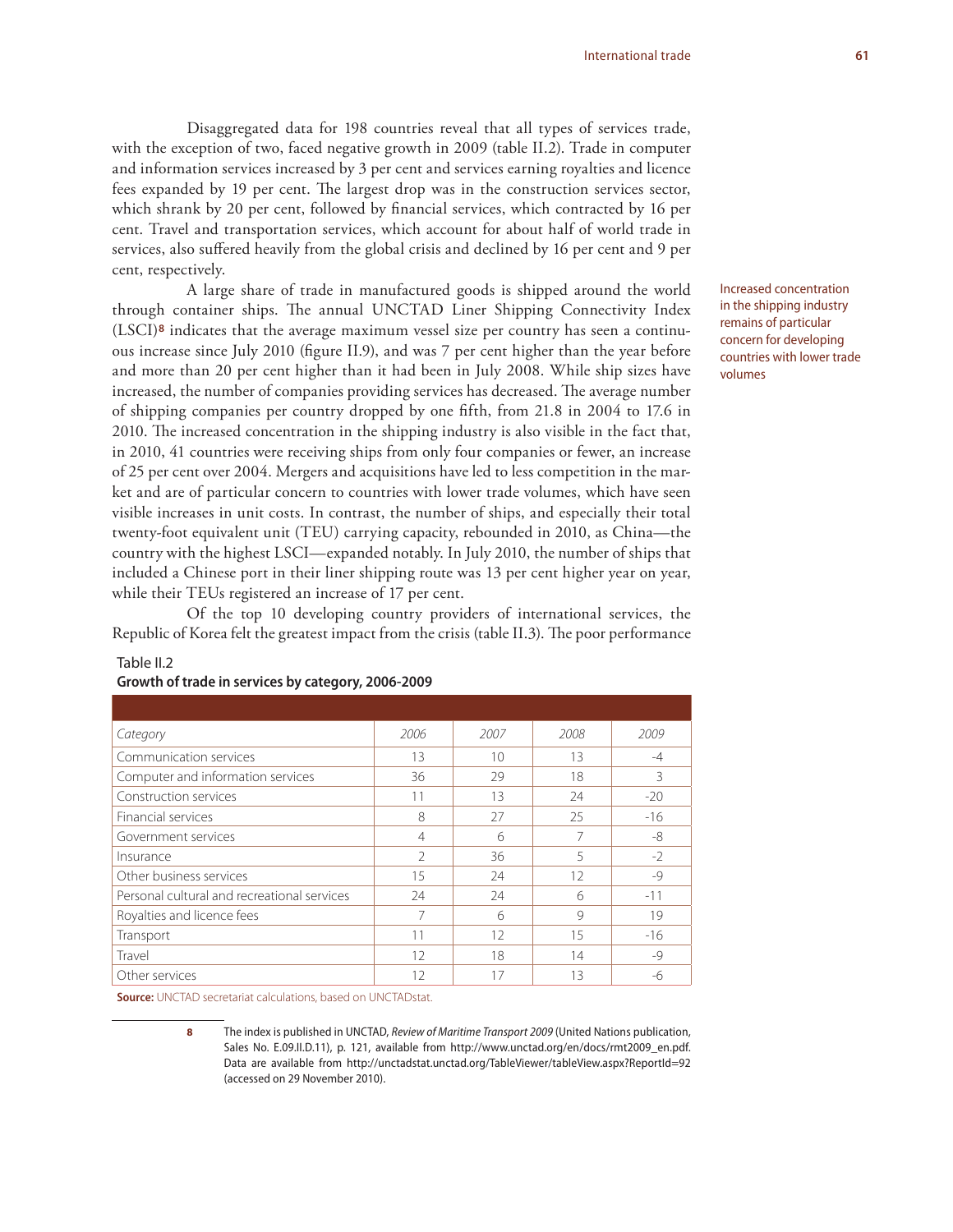



Table II.3

**Major providers of international services among developing countries, 1990, 2000, 2007, 2008 and 2009**

|                             | 1990  |           | 2000       |       | 2007      |            | 2008  |           |            | 2009   |           |            |       |           |            |
|-----------------------------|-------|-----------|------------|-------|-----------|------------|-------|-----------|------------|--------|-----------|------------|-------|-----------|------------|
|                             | Val   | <b>ST</b> | <b>SWT</b> | Val   | <b>ST</b> | <b>SWT</b> | Val   | <b>ST</b> | <b>SWT</b> | Val    | <b>ST</b> | <b>SWT</b> | Val   | <b>ST</b> | <b>SWT</b> |
| Developing<br>economies     | 150.0 | 100.0     | 18.0       | 348.0 | 100.0     | 23.0       | 881.6 | 100.0     | 25.0       | 1000.3 | 100.0     | 26.0       | 902.5 | 100.0     | 26.0       |
| China                       | 5.9   | 3.90      | 0.71       | 30.4  | 8.74      | 1.99       | 122.2 | 13.86     | 3.53       | 147.1  | 14.71     | 3.78       | 129.5 | 14.35     | 3.79       |
| Hong Kong<br>SARa           | 17.9  | 11.93     | 2.16       | 40.4  | 11.62     | 2.65       | 84.7  | 9.61      | 2.44       | 92.1   | 9.21      | 2.37       | 86.3  | 9.56      | 2.53       |
| India                       | 4.6   | 3.08      | 0.56       | 16.7  | 4.79      | 1.09       | 87.0  | 9.86      | 2.51       | 102.9  | 10.29     | 2.65       | 91.1  | 10.09     | 2.67       |
| Singapore                   | 12.8  | 8.54      | 1.55       | 28.2  | 8.09      | 1.84       | 80.7  | 9.15      | 2.33       | 83.2   | 8.32      | 2.14       | 73.9  | 8.18      | 2.16       |
| Republic of<br>Korea        | 9.6   | 6.43      | 1.17       | 30.5  | 8.77      | 2.00       | 63.3  | 7.19      | 1.83       | 77.2   | 7.72      | 1.98       | 58.5  | 6.48      | 1.71       |
| Taiwan Province<br>of China | 7.0   | 4.67      | 0.85       | 20.0  | 5.75      | 1.31       | 31.3  | 3.55      | 0.90       | 33.9   | 3.39      | 0.87       | 31.0  | 3.43      | 0.91       |
| Thailand                    | 6.4   | 4.28      | 0.78       | 13.9  | 3.98      | 0.91       | 30.4  | 3.44      | 0.88       | 33.4   | 3.34      | 0.86       | 30.2  | 3.35      | 0.88       |
| Malaysia                    | 3.9   | 2.57      | 0.47       | 13.9  | 4.01      | 0.91       | 29.5  | 3.34      | 0.85       | 30.3   | 3.03      | 0.78       | 28.7  | 3.18      | 0.84       |
| Turkey                      | 8.0   | 5.35      | 0.97       | 19.5  | 5.61      | 1.28       | 29.0  | 3.29      | 0.84       | 35.0   | 3.50      | 0.90       | 33.2  | 3.68      | 0.97       |
| Brazil                      | 3.8   | 2.51      | 0.46       | 9.5   | 2.73      | 0.62       | 24.0  | 2.72      | 0.69       | 30.5   | 3.04      | 0.78       | 27.7  | 3.07      | 0.81       |
| Egypt                       | 6.0   | 3.98      | 0.72       | 9.8   | 2.82      | 0.64       | 19.9  | 2.26      | 0.58       | 24.9   | 2.49      | 0.64       | 21.5  | 2.38      | 0.63       |
| Mexico                      | 8.1   | 5.40      | 0.98       | 13.8  | 3.95      | 0.90       | 17.6  | 2.00      | 0.51       | 18.5   | 1.85      | 0.48       | 15.4  | 1.71      | 0.45       |
| Saudi Arabia                | 3.0   | 2.02      | 0.37       | 4.8   | 1.37      | 0.31       | 16.0  | 1.81      | 0.46       | 9.4    | 0.94      | 0.24       | 9.7   | 1.07      | 0.28       |
| Macao SARa                  | 1.5   | 0.98      | 0.18       | 3.6   | 1.03      | 0.23       | 13.9  | 1.57      | 0.40       | 17.5   | 1.75      | 0.45       | 17.1  | 1.90      | 0.50       |
| South Africa                | 3.4   | 2.27      | 0.41       | 5.0   | 1.45      | 0.33       | 13.8  | 1.57      | 0.40       | 12.8   | 1.28      | 0.33       | 12.0  | 1.33      | 0.35       |
| Lebanon                     | 0.1   | 0.1       | 1.41       | 1.2   | 0.3       | 7.71       | 12.8  | 1.4       | 36.80      | 17.6   | 1.8       | 45.19      | 16.9  | 1.9       | 49.45      |

**Source:** UNCTAD secretariat calculations, based on UNCTADstat.

**Abbreviations:** Val, value (billions of US dollars); ST, share in trade by developing countries (percentage); SWT, share in world trade (percentage).

**a** Special Administrative Region of China.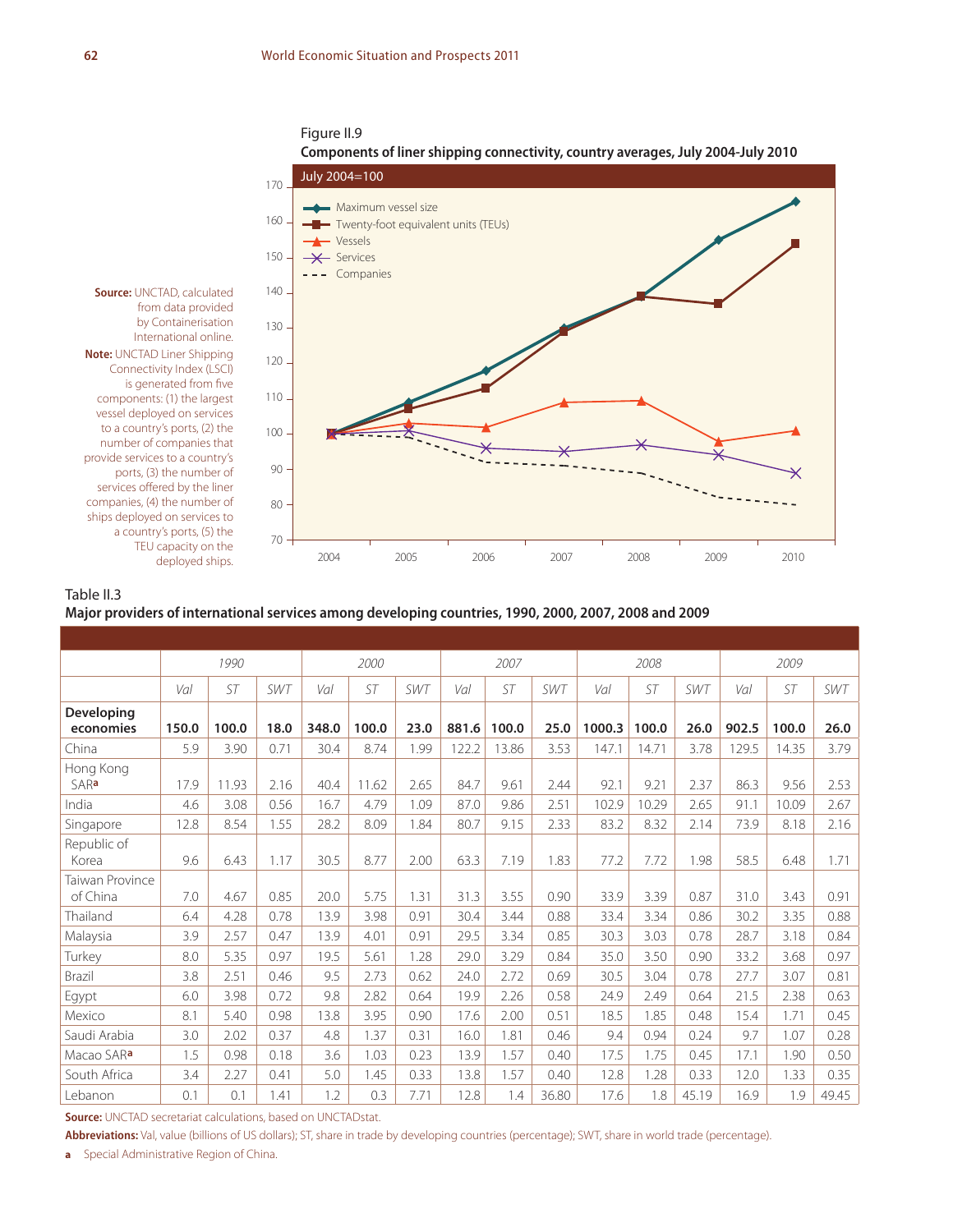### was reflected in declines in trade of all major services. The Republic of Korea's exports of construction, financial and transport services dropped by 43 per cent, 37 per cent and 35 per cent, respectively. Services exports from least developed countries (LDCs), in contrast, were affected only marginally by the global crisis, decreasing by no more than 2.9 per cent in 2009 (table II.4). Services provided by the poorest countries are only weakly integrated into the global economy, however, and the growth of their services trade has been well below the average for developing countries as a whole.

Tourism (which is part of trade in travel and transportation services) provides an important source of income to many developing countries. International tourism declined during 2009 but picked up again during 2010, in some cases returning to levels reached in 2008 (see box II.2).

#### Table II.4

#### **Growth rate of export services of LDCs and comparison with developing countries, 2005-2009**

| Percentage,                                                                |         |      |      |      |        |
|----------------------------------------------------------------------------|---------|------|------|------|--------|
| Country                                                                    | 2005    | 2006 | 2007 | 2008 | 2009   |
| Least developed countries                                                  | 11.1    | 14.2 | 21.5 | 23.0 | $-2.9$ |
| African LDCs and Haiti                                                     | 13.2    | 12.4 | 22.3 | 23.6 | $-1.6$ |
| Asian LDCs                                                                 | 14.0    | 13.6 | 20.5 | 24.7 | $-5.6$ |
| Island LDCs                                                                | $-16.6$ | 37.1 | 18.8 | 10.4 | $-2.8$ |
| Heavily indebted poor countries (HIPCs)                                    | 14.5    | 12.4 | 23.1 | 18.2 | $-1.4$ |
| Developing economies                                                       | 16.6    | 16.1 | 21.4 | 13.5 | $-9.8$ |
| Share of exports of LDCs in relation<br>to developing countries as a whole | 2.8     | 2.1  | 1.9  | 2.1  | 2.2    |

Tourism, an important source of income to many developing countries, returned to 2008 levels

**Source:** UNCTAD secretariat calculations, based on UNCTADstat.

#### **International tourism**

International tourism started to pick up again at the end of 2009, having declined starkly from the second half of 2008. The global economic recession, aggravated by the uncertainty created by the AH1N1 influenza pandemic, turned 2009 into an exceptionally difficult year for a sector accustomed to continuous growth over recent decades. International tourist arrivals for business, leisure and other purposes worldwide totalled 880 million in 2009, down from 919 million in 2008. This corresponds to a decline of 4.2 per cent, compared with a growth of 2.0 per cent in 2008 and about 6.0 per cent per year during 2004-2007. With the exception of Africa, which bucked the global trend with a 3 per cent growth, all regions of the world closed 2009 in negative territory, Europe (-6.0 per cent), the Middle East (-5.0 per cent) and the Americas (-5.0 per cent) being hit hardest.

Visitor expenditures are an important source of revenue and employment for many destination countries. Worldwide international tourism receipts reached \$852 billion in 2009, down from \$941 billion in the previous year. The revenue decline corresponded closely with the drop in arrivals in 2009, suggesting that the slowdown in tourism proceeds has more to do with tourists taking less trips on holiday than with their spending less per trip they make.

International tourism receipts are recorded as services exports (travel credit) in balanceof-payments statistics. Receipts from international passenger transport contracted from companies outside the travellers' countries of residence are not included, but reported under a separate category (passenger transport credit). After adding international passenger transport, total tourism receipts worldwide exceeded \$1 trillion in 2009, thus contributing close to \$3 billion a day to worldwide export earnings.

As an internationally traded service, tourism exports account for as much as 30.0 per cent of the world's exports of commercial services and 6.0 per cent of the overall exports of goods and services. Globally, as an export category, tourism ranks fourth after fuels, chemicals and automotive products, while for many developing countries it is the number one export category. Although 2009 results were below standard, this performance can also be read as a sign of comparative resilience,

#### **Box II.2**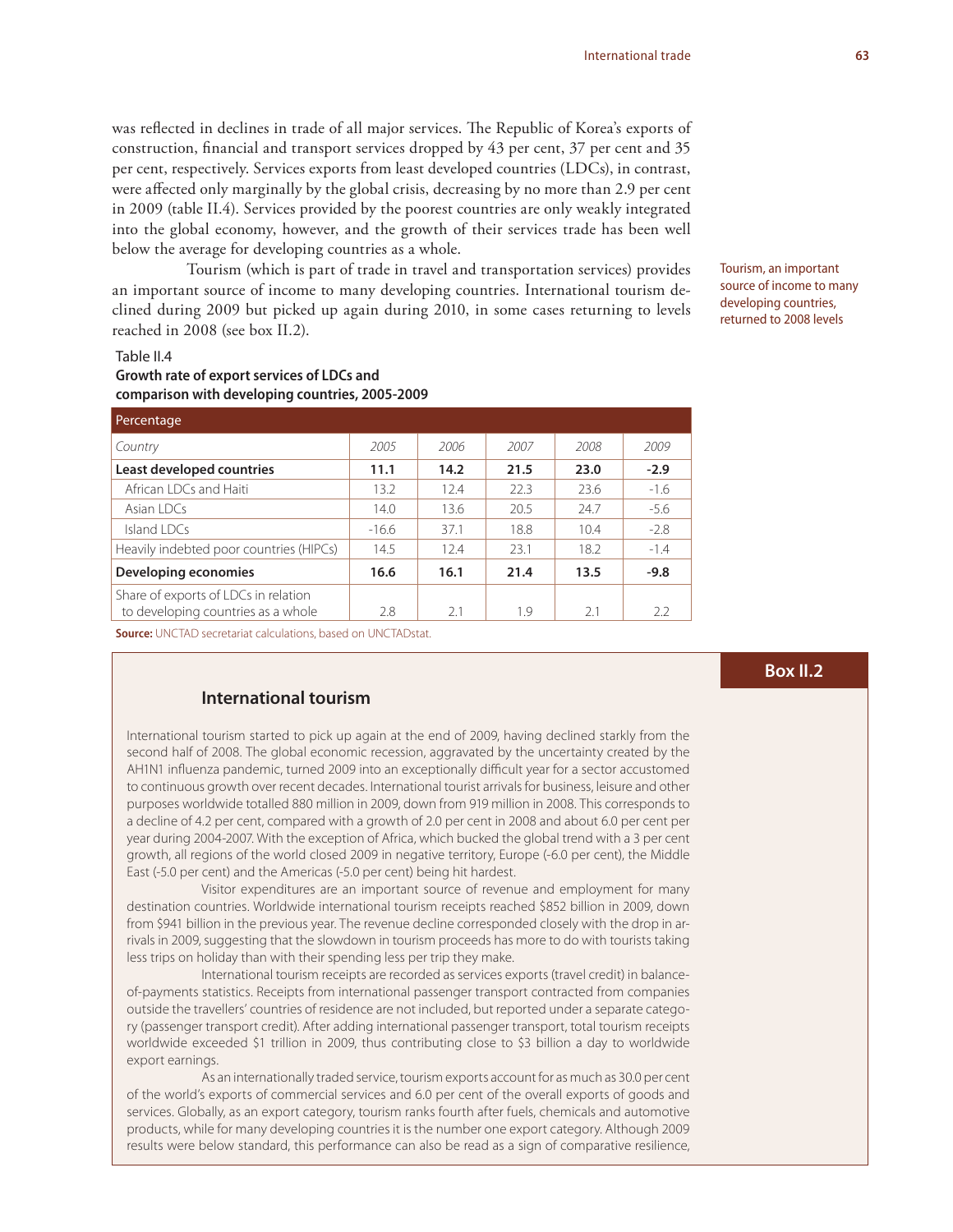## **Box II.2 (cont'd)**

**Source:** World Tourism Organization (UNWTO). given the extremely difficult economic environment in which it was achieved. This becomes even more evident when compared with the estimated 11.0 per cent slump in overall exports resulting from the global crisis.

The rebound in international tourism, which started at the end of 2009, continued in 2010. Based on preliminary data available at end-October 2010 for almost 150 destination countries, international tourist arrivals are estimated to have grown by 7.0 per cent in the first eight months of 2010 (see figure). Growth was positive in all regions of the world, led by a robust performance in emerging economies (8.0 per cent compared to 6.0 per cent for advanced economies).



**World international tourist arrivals, monthly evolution, 2008-2010**

Asia and the Pacific showed resilience and a quick recovery. Tourism in the region suffered early on in the global economic crisis but it was also first to rebound, posting an impressive 14.0 per cent growth in international arrivals through August 2010. Growth was also strong in the Middle East (17.0 per cent), but this reflected a rebound from a deep downturn in the first part of 2009. Africa (10.0 per cent) maintained momentum, further helped by the worldwide exposure created by the FIFA World Cup hosted by South Africa. The Americas (8.0 per cent) just exceeded average worldwide growth, while Europe posted the weakest recovery (3.0 per cent). By August 2010, total international tourist arrivals were back to the record level registered in August 2008. Many destinations have already received more tourists than during their pre-crisis peaks, but Europe and parts of the Americas are still lagging in the recovery.

For the remainder of 2010, international tourism growth is expected to have slowed down, with a projected increase in the range of 5.0-6.0 per cent for the year as a whole. The preliminary assessment for 2011 points to a growth close to the long-term average of 4.0 per cent, based on the current trend and the continued rising level of confidence as expressed by the World Tourism Organization (UNWTO) Panel of Experts.

The precise impact of international tourism on employment is difficult to track because, in most contexts, providers service both residents and international visitors at the same time. Taking national and international tourism together, the related services are estimated to generate about 6.0-7.0 per cent of jobs worldwide.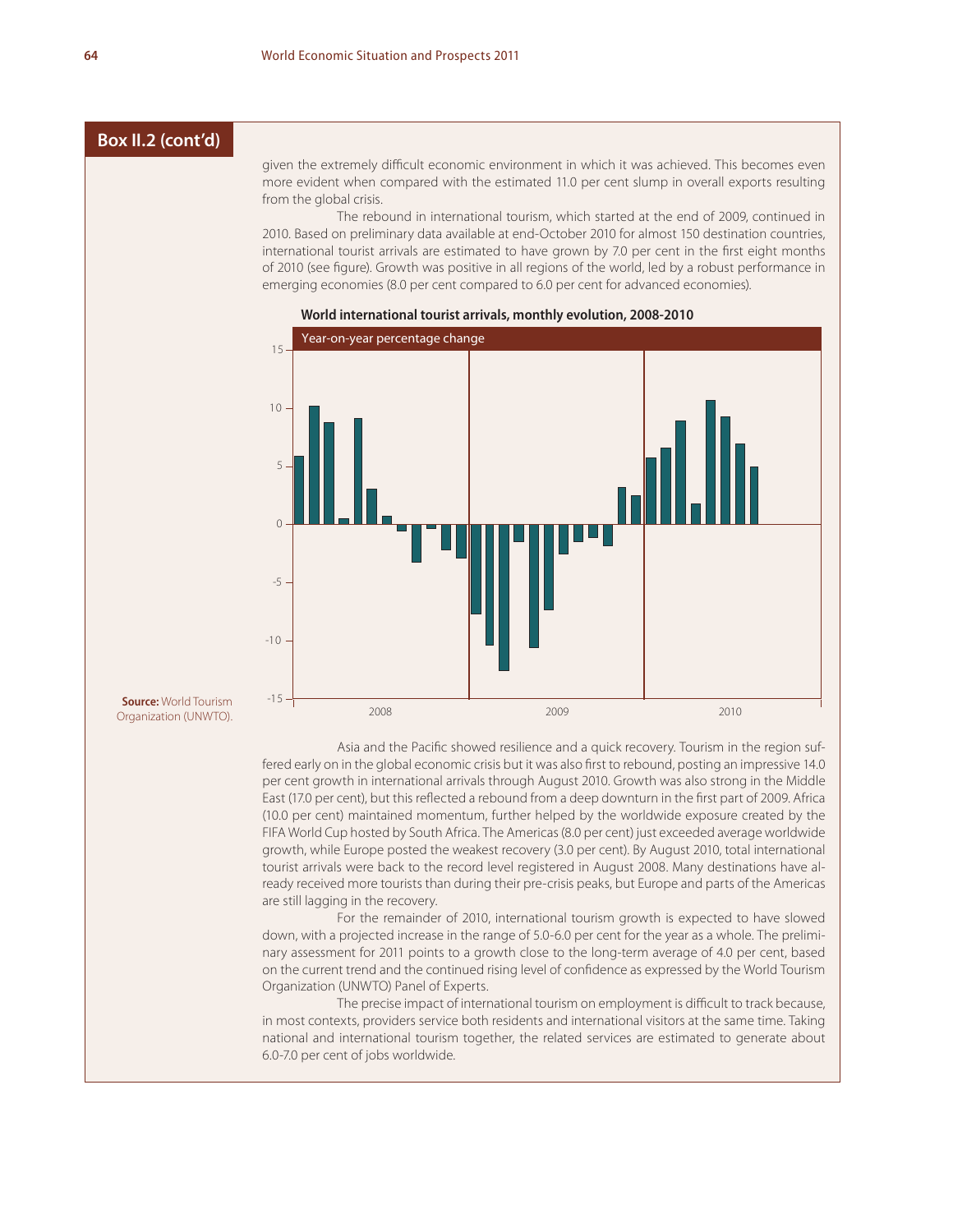# **Developments in trade policy**

## The Doha Round

The global financial and economic crisis has brought to the forefront new realities in the international trading environment, including risks of resurgent protectionism, and has distracted the attention of policymakers from the Doha Round of multilateral trade negotiations, which was launched almost a decade ago, in November 2001, by the World Trade Organization (WTO). In 2010, there were several attempts, including by two summit meetings of the Group of Twenty (G20), to push for the Round's successful and prompt conclusion. In practice, however, little progress has been made on key issues of the negotiations, including in the areas of agriculture, non-agricultural market access (NAMA), services and special and differential treatment for developing countries. The precarious state of the Doha Round and the uncertainty in its development outcome constitute a major challenge for the credibility of the multilateral trading system.

Many observers coincide—even more so after the November 2010 summit of the G20 in Seoul—that there exists only a very narrow window of opportunity to conclude these negotiations in 2011.

It has been widely acknowledged that a balanced and ambitious outcome of the Doha negotiations would send a powerful signal that Governments acting jointly are capable of providing adequate multilateral trade policy responses by adopting new rules which would correct the existing asymmetries and become more development-oriented, including through the provision of more policy space to developing countries. Such an outcome is necessary not only for the stability of international trade, but also for reforming the global monetary and financial system, which requires new multilaterally agreed arrangements.**9** The absence of visible progress in building a cohesive regulatory system for international finance, along with the limited ability of current practices to ensure a contribution of international finance to growth and stability in the real economy, poses the risk that emerging and developing countries might feel compelled to erect higher protection barriers against unfettered global finance.**10** The communiqué of the G20 Seoul Summit recognized this risk and suggested alternatively that, "policy responses in emerging market economies with adequate reserves and increasingly overvalued flexible exchange rates may also include carefully designed macro-prudential measures".**<sup>11</sup>**

One expectation was that the poorest developing countries would obtain early benefits from the Round, in particular by introducing a largely duty-free and quota-free (DFQF) treatment for LDC exports and by adopting measures to facilitate their trade through both negotiating new rules for trade facilitation and providing targeted aid-fortrade programmes. Indeed, there has been some progress, as several developed and developing countries have increased DFQF to LDCs. But the increases still fall well short of the targets set. An "early harvest" for LDCs is needed to allow them more time to adapt to the inevitable preference erosion process following the Doha Round's final completion. For the time being, according to UNCTAD estimates of relative market access conditions, a number of LDCs have faced an increase in their average effective preference margins

The Doha Round has delivered little progress on key development areas

New rules for trade facilitation for the least developed countries still fall well short of established targets

**<sup>9</sup>** See UNCTAD, *Trade and Development Report 2010: Employment, globalization and development*  (United Nations publication, Sales No. E.10.II.D.3), p. 24.

**<sup>10</sup>** Ibid., p. 25.

**<sup>11</sup>** The Seoul Summit Document, para. 6, available from http://www.g20.utoronto.ca/2010/g20seouldoc.pdf.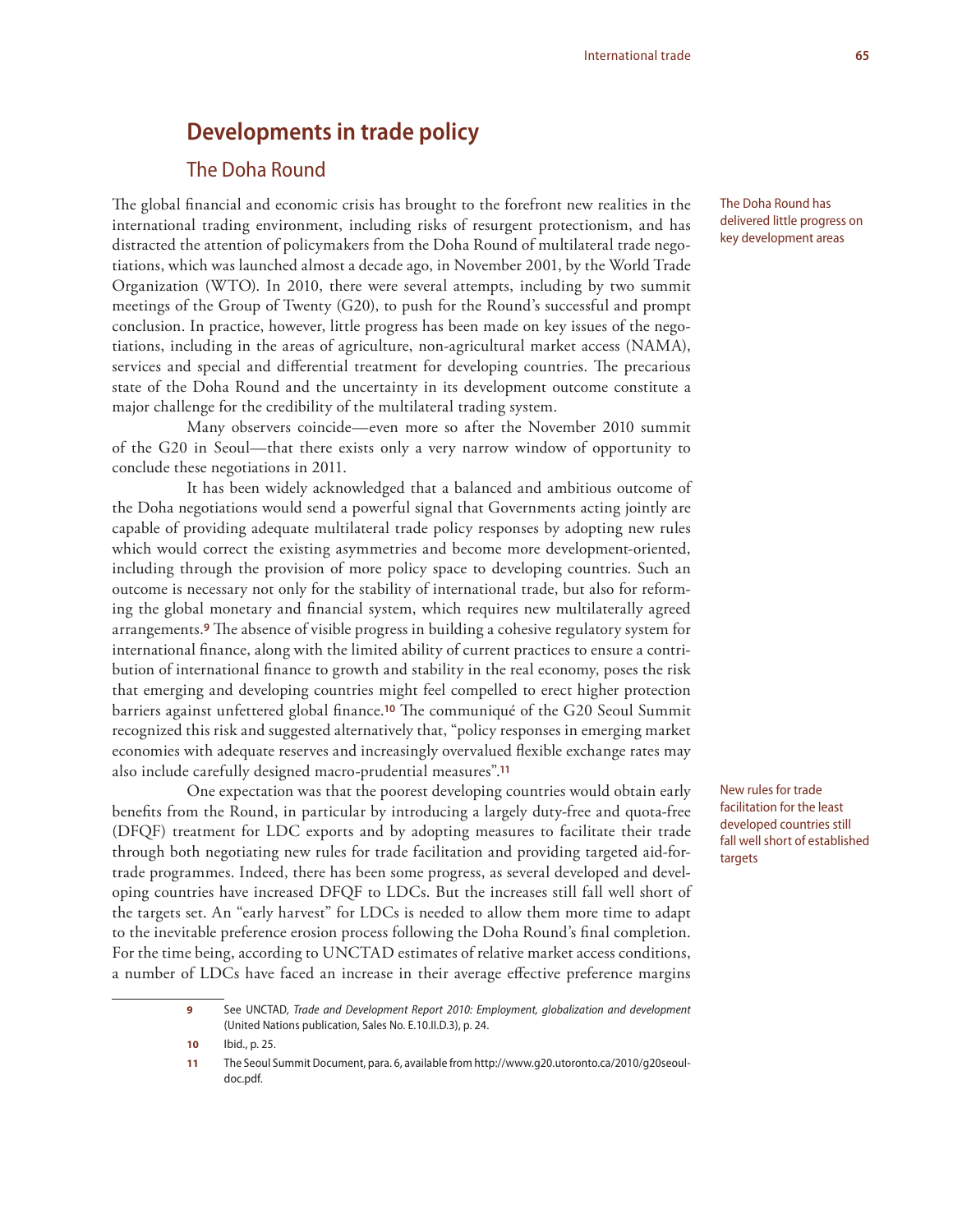over recent years.**12** However, a growing concern is that DFQF treatment is becoming less relevant, since main competitors have embarked upon free trade agreements (FTAs) with major importing countries, thus reducing the effective preference margin of LDCs when measured, on a trade-weighted basis, against competitors' trade within FTAs.**13** Finally, reliance on preferences should not be considered as a viable long-term strategy for these countries, nor for small and vulnerable developing countries.

# Resumption of the trend towards more preferential trade agreements

In the absence of results from the Doha Round, the trading system has moved in the direction of multiplying regional, plurilateral and bilateral preferential trade agreements**<sup>14</sup>** which are crowding the trade policy landscape and making it difficult, in practice, for countries to navigate through it. According to the WTO, almost 300 preferential trade agreements are currently in force worldwide, half of which have come into effect since 2000. The global financial crisis had somehow halted the negotiation of new agreements but, with the recovery, the process appears to have regained momentum and several new initiatives were launched in 2010, such as the Trans-Pacific Partnership Agreement.

Despite proclaimed benefits for the participants, preferential trade agreements through bilateral or regional FTAs tend to discriminate against other trading partners by eroding the most favoured nation (MFN) principle, the cornerstone of the multilateral trading system. Today, more than half of world trade is subject to multiple preferential arrangements. Furthermore, there are worrying signs that the private sector, both in developed and developing countries, may consider preferential agreements more desirable than the multilateral trade liberalization and rule setting, which is deemed lengthy, unpredictable and overly politicized. For instance, tariff reductions under preferential agreements are considered "real" in the sense that they cut applied tariff rates, while they can also provide some "WTO-plus" rules to areas of business concerns such as investment protection, environmental regulations, labour standards and government procurement. Ideally, the WTO multilateral rules should have provided an overarching regulatory framework for all types of trade agreements, within which preferential agreements could have specific rules according to the needs of their own members and economic operators.**15** Since this is not the case, there is a serious risk that the multilateral trading system could gradually lose its relevance.

A common problem facing LDCs, and to a lesser degree other developing countries, relates to their limited capacity to contribute actively to the trade policy debate

- **14** All of these preferential agreements are termed "regional trade agreements" (RTAs) by the WTO.
- **15** In the Doha Round, the situation with the WTO rules on FTAs has recently been described as follows: "The situation at present is that while we have a growing spaghetti bowl of regional trade agreements, some more comprehensive than others, and a well functioning Mechanism to promote transparency and our understanding of these RTAs, we are not making much progress in the substantive part of our work to define WTO rules on RTAs. The problem, it would seem is that we are trying to negotiate rules on RTAs, without a complete understanding of the market access pursued by RTAs and implications of RTAs on the parties' and multilateral trade." (from "The situation of the RTA negotiations", communication from Ambassador Valles Galmés, Chair of the WTO Negotiating Group on Rules (TN/RL/25), 6 May 2010).

Regional trade agreements continue to emerge as the multilateral negotiations remain stalled

**<sup>12</sup>** M. Fugazza and A. Nicita, "Policy issues in international trade and commodities", Study Series No. 51 (UNCTAD/ITCD/TAB/51), forthcoming.

**<sup>13</sup>** See C. Carrere and J. de Melo, "The Doha Round and market access for LDCs: scenarios for the EU and US markets", *Journal of World Trade*, vol. 44, No. 1, pp. 251-290.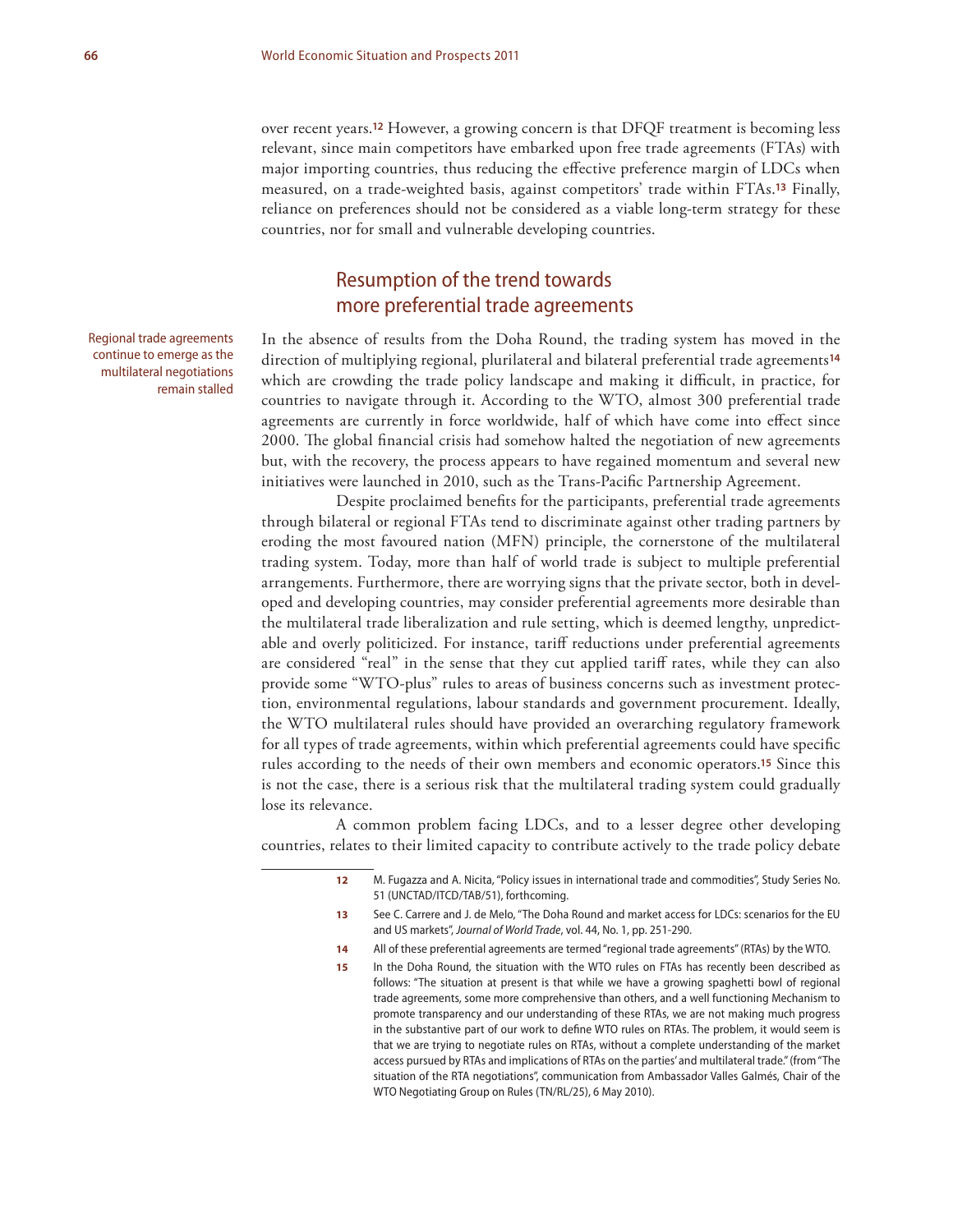and, furthermore, to take proper advantage of negotiating trade agreements, owing to the lack of institutional capacity and the lack of relevant trade data, in general, and data on trade in services, in particular.**<sup>16</sup>**

Developing countries may see preferential agreements with developed countries as a way to attract foreign direct investment (FDI) and improve their access to export markets. However, obvious downsides to such a strategy are the substantially increased pressure on developing countries to open markets beyond what is agreed to at the WTO and the imposition on them of a WTO-plus regulatory framework by their developed partners. For example, a typical North-South preferential trade agreement today would involve a full and reciprocal tariff liberalization of trade in industrial products (that is to say, zero tariffs), a more comprehensive liberalization of key services sectors (including financial services) and the inclusion of specific rules in areas which are either not covered by the WTO agreements (for example, investment, environment and labour standards) or which go beyond what has been agreed multilaterally (for example, protection of intellectual property and government procurement). In this context, UNCTAD suggested that "when assessing the potential economic and social benefits and costs of entering into such agreements, they should take into account not only the potential impact on exports and imports arising from market opening, and possible increases in FDI, but also the impact of these agreements on their ability to use alternative policy options and instruments in the pursuit of a longer term developing strategy".**<sup>17</sup>**

## The continuation of low-intensity protectionism

At the G20 summits in Toronto (June 2010) and Seoul (November 2010), leaders reaffirmed their pledge to renew their commitment to refrain, at least until the end of 2013, from increasing or imposing new barriers to investment or trade in goods and services, from imposing new export restrictions or from implementing WTO-inconsistent measures to stimulate exports, and committed themselves to rectifying any such measures should they arise. In the early stages of the crisis, such commitments helped to avoid slippage into extended protectionist measures. However, in the present situation of fragile and uneven recovery, the risk of rising protectionism should not be underestimated. Indeed, persistent high levels of unemployment, shrinking fiscal space in developed countries, competitive devaluations of exchange rates to support exports, and the eventual probability of resurging global imbalances in the absence of serious adjustment efforts are all policy factors that can fuel protectionist pressures.

One hedge against protectionism lies in the unbroken resilience of existing multilateral trade rules. The other defence probably lies in global supply chains and

- **16** A survey is currently being conducted by the secretariat of the United Nations Committee for Development Policy in the context of a project aimed at improving the capacity of LDCs to gain access to and benefit from the special support measures adopted by the international development community (http://www.un.org/esa/policy/devplan/ldcproject.html). Preliminary observations reveal that poor data availability remains a major shortcoming in many LDCs, particularly in relation to the implementation of WTO processes (Survey question No. 15). More generally, lacking the capacity to actively participate in the negotiating processes and, moreover, lacking data to ensure effective results deriving from the reform, many developing countries risk giving concessions without getting anything in return or without properly understanding their development implications, as also noted by C. Raghavan, *Developing Countries and Services Trade: Chasing a Black Cat in a Dark Room, Blindfolded* (Penang, Malaysia: Third World Network, 2002).
	- **17** UNCTAD, *Trade and Development Report 2007: Regional cooperation for development* (United Nations publication, Sales No. E.07.II.D.11), chap. 3.

In the present situation of a fragile and uneven recovery, the risk of rising protectionism should not be underestimated